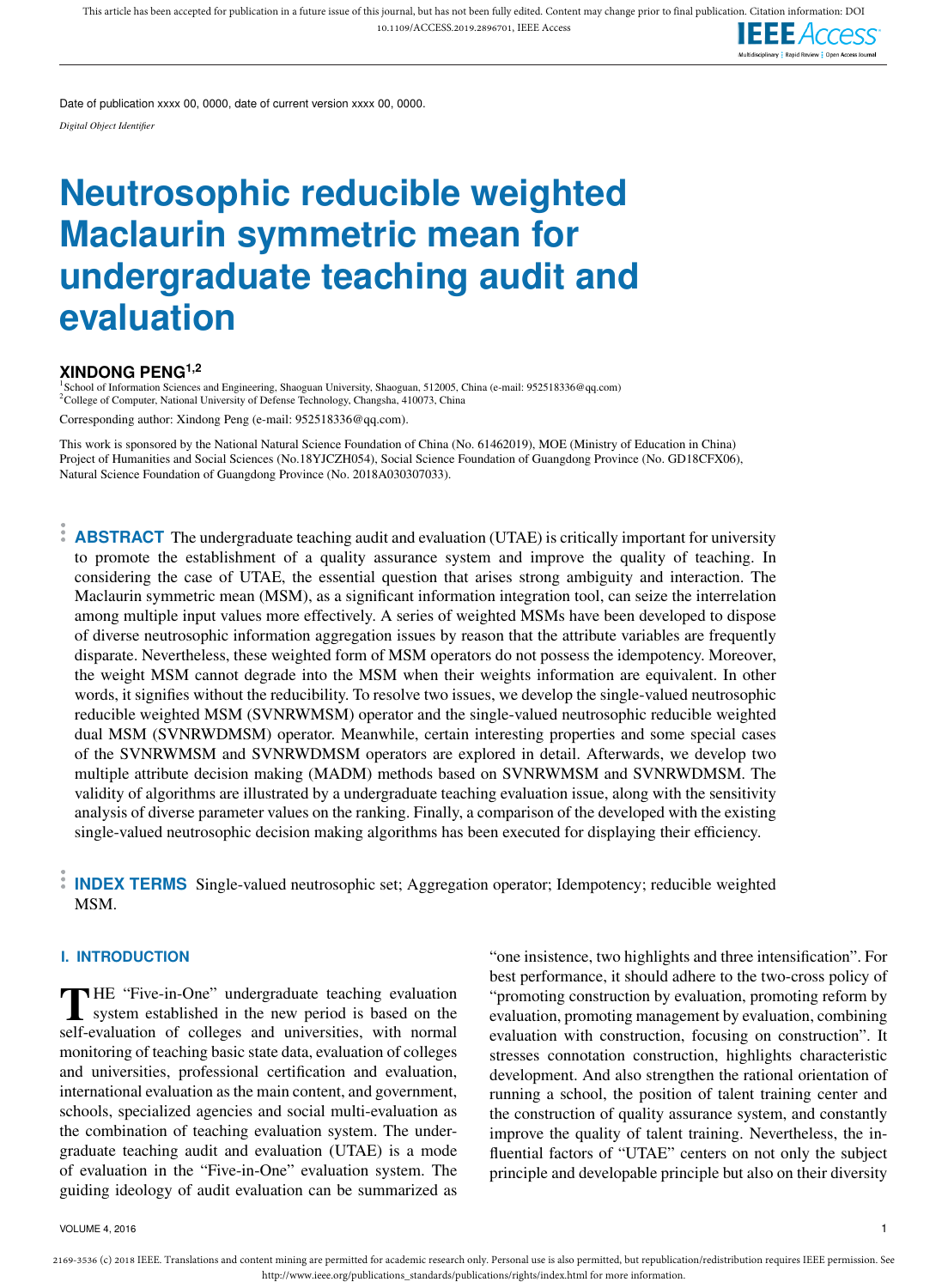principle and empirical principle. In addition, other trait, such as objective principle, is also continually considered. A brief description of these principles is shown in FIGURE 1.



FIGURE 1: The five principles of UTAE.

Presently, UTAE has already been completely applied to evaluate the universities or colleges by ministry of education in China. China's President Xi Jinping once said: "Education determines our present and future. Human society demands for continuously cultivating the talents needed by the society through education. It is necessary to teach to know, update old knowledge, discover new knowledge, and explore the unknown, so that people can better understand the world and transform the world, and better create a better future for mankind." The universities want to seek their own quick development in the China's education ranking. Whereas, if they want have a higher ranking, it is not enough to depend on themselves alone. Hence, they had better select some universities to collaborate with. Therefore, the idea that regards the process to select the some ideal universities to collaborate with to the dominating multiple attribute decision making (MADM) problem comes to my mind. However, the increasingly complex decision-making environments and willy-nilly decision makers (DMs) have made it difficult in expressing decision information with simple numbers in the process of solving the above MADM problems.

Neutrosophic set (NS), examined by Smarandache [1], has treated as a more preferable means for describing absonant information in a philosophical perspective compared with the intuitionistic fuzzy set (IFS) [2]. From scientific point, the neutrosophic set and set-theoretic operators should be regulation, or it will be hard for employing practical environments. As a result, Wang et al. [3] put forward the notion of single valued neutrosophic set (SVNS) as well as some epochmaking properties of SVNSs. Up to now, SVNS has drawn much attention and achieved some infusive achievements [4].

One of the best-loved tools to solve MADM issues is aggregation operators, which integrate all the given individual parameters into a monolithic parameter. Consequently, it is always a hot topic in academic research. The presented research related to aggregation operators can be fallen into general categories: (1) Assume that the parameters of aggregation operators are independent of each other. The most frequently-used operators in this category are the weighted averaging (WA) operator and the weighted geometric (WG) operator [5]. In the last few decades, diverse generalized form of the WA operator and the WG operator have been presented, significantly striding the richness of aggregation operators, such as ordered WA (OWA) operator [6], ordered WG (OWG) operator [7], continuous OWA (COWA) operator[8], continuous OWG (COWG) operator [9], induced COWA (ICOWA) operator [10], induced COWG (ICOWG) operator [11], induced generalized COWA (IGCOWA) operator [12], induced generalized OWA operator [13], power OWA (POWA) operator [14], power OWG (POWG) operator [15]. (2) Assume that the parameters of aggregation operators are interactional and correlative. It is more closely matches the real decision making environment, on account of having correlation of decision making process. For example, if a man would like to buy a car, then there is a definite relationship between its fuel efficiency and price. Among them, the most cross-sectional operators are Bonferroni mean (BM) operator [16], geometric BM (GBM) operator [17], geometric Heronian mean (HM) operator [18], Dombi operator [19], Muirhead mean (MM) operator [20], Hamy mean (HM) operator [21]. Up to now, there are plentiful extensions of aggregation operators by applying them in diverse uncertain environment [22–26].

Nevertheless, it can only seize the pertinence between a fixed number of parameters by the above-discussed operators. For example, the HM operator only seizes the pertinence between two parameters. In order to boost the elasticity of information aggregation, Maclaurin [27] presented the Maclaurin symmetric mean (MSM), which can seize the pertinence between any number of parameters. Qin and Liu [28] firstly combined the MSM with the intuitionistic fuzzy environment in uncertain domain and initiated the weighted IF MSM (WIFMSM) for aggregating the decision evaluation information. Until now, there are abundant extensions of MSM operators by applying them in diverse uncertain environment [29–39].

By researching the current WMSM operators in diverse uncertain environment, we discover some counter-intuitive issues: (1) When weight information in whole attributes are equal, the related environment of WMSM operators [29– 39] cannot degenerate into the homologous MSM operators, which is an essential trait of the classical weighted operators. (2) These form of weighted MSM operators [29–39] do not possess the properties of idempotency. In other words, it is unconscionable that the weighted average value of some identical integrated parameters depends on the weight values. Inspired by reducible weighted MSM operator and reducible weighted dual MSM (RWDMSM) operator [40], we combine the above operators with SVNS to integrate single-valued neutrosophic information and handle single-valued neutrosophic MADM issues by considering the merits of both.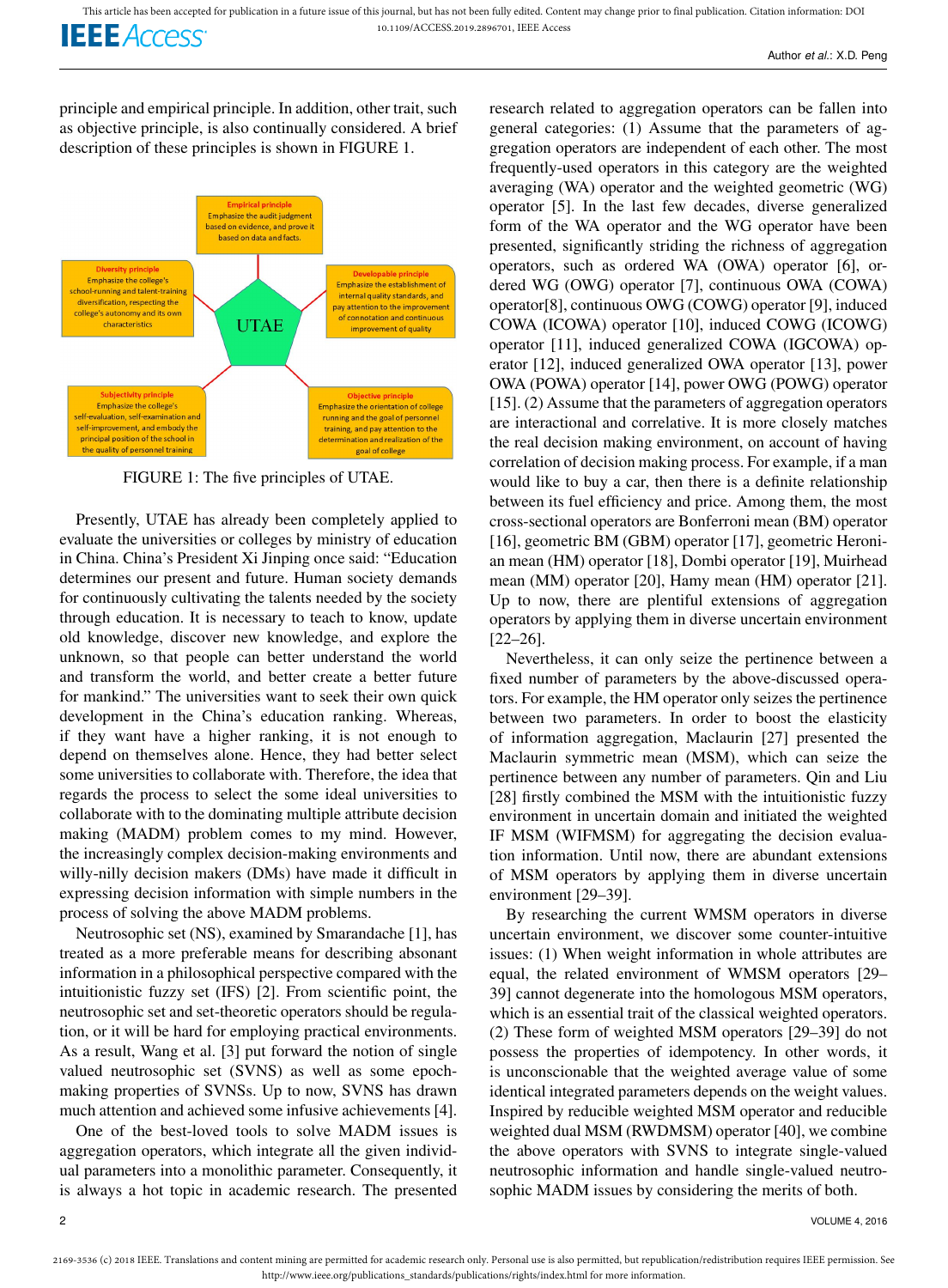These considerations have guided us to consider the main targets as follows:

- 1) To develop two novel kinds of aggregation operators (single-valued neutrosophic RWMSM (SVNR-WMSM) and single-valued neutrosophic RWDMSM (SVNRWDMSM)) for fusing the preferences of experts or decision makers;
- 2) To propose some algorithms for dealing the MADM issues by proposed aggregate operators for solving the antilogarithm by zero issue [41] and the division by zero issue [42];
- 3) To explore the sensitivity analysis of diverse parameter values on the final ordering;
- 4) To build a synthesize appraise system for UTAE;
- 5) To explicitly explore some examples for showing the superiority of proposed algorithms.

The rest of the paper is organized as follows: In Section II, we briefly review basic concepts of SVNSs, the MSM, DMSM, RWMSM and RWDMSM operator. In Section III, we propose the single-valued neutrosophic Maclaurin symmetric means operators, including SVNRWMSM operator and SVNRWDMSM operator. In Section IV, we propose two MADM methods based on the conceived SVNRWMSM operator and SVNRWDMSM operator with SVNNs. Moreover, we employ an example to illustrate the effectiveness of the presented MADM methods by discussing the effect of the different parameter values on the ordering of the objects. In Section V, a comparison with some existing algorithms is examined. Also, the characteristic comparisons of diverse single-valued neutrosophic aggregation operators and diverse uncertain environment are carried out. Finally, Section VI gives the concluding remarks.

#### **II. PRELIMINARIES**

#### *A. SINGLE-VALUED NEUTROSOPHIC SET (SVNS)*

Neutrosophic set is a part of neutrosophy, which explores the origin, and field of neutralities, as well as its interactions with different conceptual view [1]. It is a compellent common framework, which expands the IFS [2] from philosophical viewpoint. Smarandache [1] presented the definition of NS as follows:

*Definition 1:* [1] Let X be universe of discourse, with a crowd of elements in  $X$  denoted by  $x$ . A NS  $B$  in  $X$  is summarized by a truth membership function  $T_B(x)$ , an indeterminacy membership function  $I_B(x)$ , and a falsity membership function  $F_B(x)$ . The functions  $T_B(x)$ ,  $I_B(x)$ , and  $F_B(x)$  are real standard or non-standard subsets of  $]0^-, 1^+[$ . That is  $T_B(x) : X \to ]0^-, 1^+] , I_B(x) : X \to ]0^-, 1^+] ,$  and  $F_B(x): X \to ]0^-, 1^+[.$ 

There is restriction on the sum of  $T_B(x)$ ,  $I_B(x)$ , and  $F_B(x)$ , so  $0^- \leq \sup T_B(x) + \sup I_B(x) + \sup F_B(x) \leq 3^+$ .

As discussed above, it is hard to employ the NS in solving some practical problems. Hence, Wang et al. [3] presented SVNS, which is a subclass of the NS and mentioned the definition in the following.

*Definition 2:* [3] Let X be universe of discourse, with a crowd of elements in  $X$  presented by  $x$ . A SVNS  $N$  in X is summarized by a truth-membership function  $T_N(x)$ , an indeterminacy-membership function  $I_N(x)$ , and a falsitymembership function  $F_N(x)$ . Then a SVNS N can be denoted as follows:

$$
N = \{ \langle x, T_N(x), I_N(x), F_N(x) \rangle \mid x \in X \}, \quad (1)
$$

where  $T_N(x)$ ,  $I_N(x)$ ,  $F_N(x) \in [0,1]$  for  $\forall x \in X$ . Meanwhile, the sum of  $T_N(x)$ ,  $I_N(x)$ , and  $F_N(x)$  fulfills the condition  $0 \leq T_N(x) + I_N(x) + F_N(x) \leq 3$ . For a SVNS N in X, the triplet  $(T_N(x), I_N(x), F_N(x))$  is called singlevalued neutrosophic number (SVNN). For convenience, we can simply use  $x = (T_x, I_x, F_x)$  to represent a SVNN as an element in the SVNS N.

*Definition 3:* [3, 41] Let  $x = (T_x, I_x, F_x)$  and  $y =$  $(T_y, I_y, F_y)$  be two SVNNs, then operations can be defined as follows:

(1)  $x^c = (F_x, 1 - I_x, T_x);$ (2)  $x \bigcup y = (\max\{T_x, T_y\}, \min\{I_x, I_y\}, \min\{F_x, F_y\});$ (3)  $x \bigcap y = (\min\{T_x, T_y\}, \max\{I_x, I_y\}, \max\{F_x, F_y\});$ (4)  $x \oplus y = (T_x + T_y - T_x * T_y, I_x * I_y, F_x * F_y);$ (5)  $x \otimes y = (T_x * T_y, I_x + I_y - I_x * I_y, F_x + F_y - F_x * F_y);$ (6)  $\lambda x = (1 - (1 - T_x)^{\lambda}, (I_x)^{\lambda}, (F_x)^{\lambda}), \lambda > 0;$ (7)  $x^{\lambda} = ((T_x)^{\lambda}, 1 - (1 - I_x)^{\lambda}, 1 - (1 - F_x)^{\lambda}), \lambda > 0.$ 

*Definition 4:* [43] Let  $x = (T_x, I_x, F_x)$  be a SVNN, then the score function  $s(x)$ , accuracy function  $a(x)$  and certainty function  $c(x)$  is defined as follows:

(1) 
$$
s(x) = \frac{2}{3} + \frac{T_x}{3} - \frac{I_x}{3} - \frac{F_x}{3}
$$
;  
(2)  $a(x) = T_x - F_x$ ;  
(3)  $c(x) = T_x$ .

For any two SVNNs  $x, y$ ,

- (1) if  $s(x) > s(y)$ , then  $x \succ y$ ;
- (2) if  $s(x) = s(y)$  and  $a(x) > a(y)$ , then  $x \succ y$ ;
- (3) if  $s(x) = s(y)$ ,  $a(x) = a(y)$  and  $c(x) > c(y)$ , then  $x \succ w$

(4) if 
$$
s(x) = s(y)
$$
,  $a(x) = a(y)$  and  $c(x) = c(y)$ , then  $x \sim y$ .

## *B. REDUCIBLE WEIGHTED MACLAURIN SYMMETRIC MEANS*

The Maclaurin symmetric mean (MSM), originally initiated by Maclaurin [27], can seize the interrelation among multiple input values more effectively. Now, over the last decade years, the MSM is employed in aggregating uncertain information in decision making process.

*Definition 5:* [27] Let  $x_i(i = 1, 2, \dots, n)$  be a series of nonnegative real numbers, and  $k = 1, 2, \dots, n$ , then the

<sup>2169-3536 (</sup>c) 2018 IEEE. Translations and content mining are permitted for academic research only. Personal use is also permitted, but republication/redistribution requires IEEE permission. See http://www.ieee.org/publications\_standards/publications/rights/index.html for more information.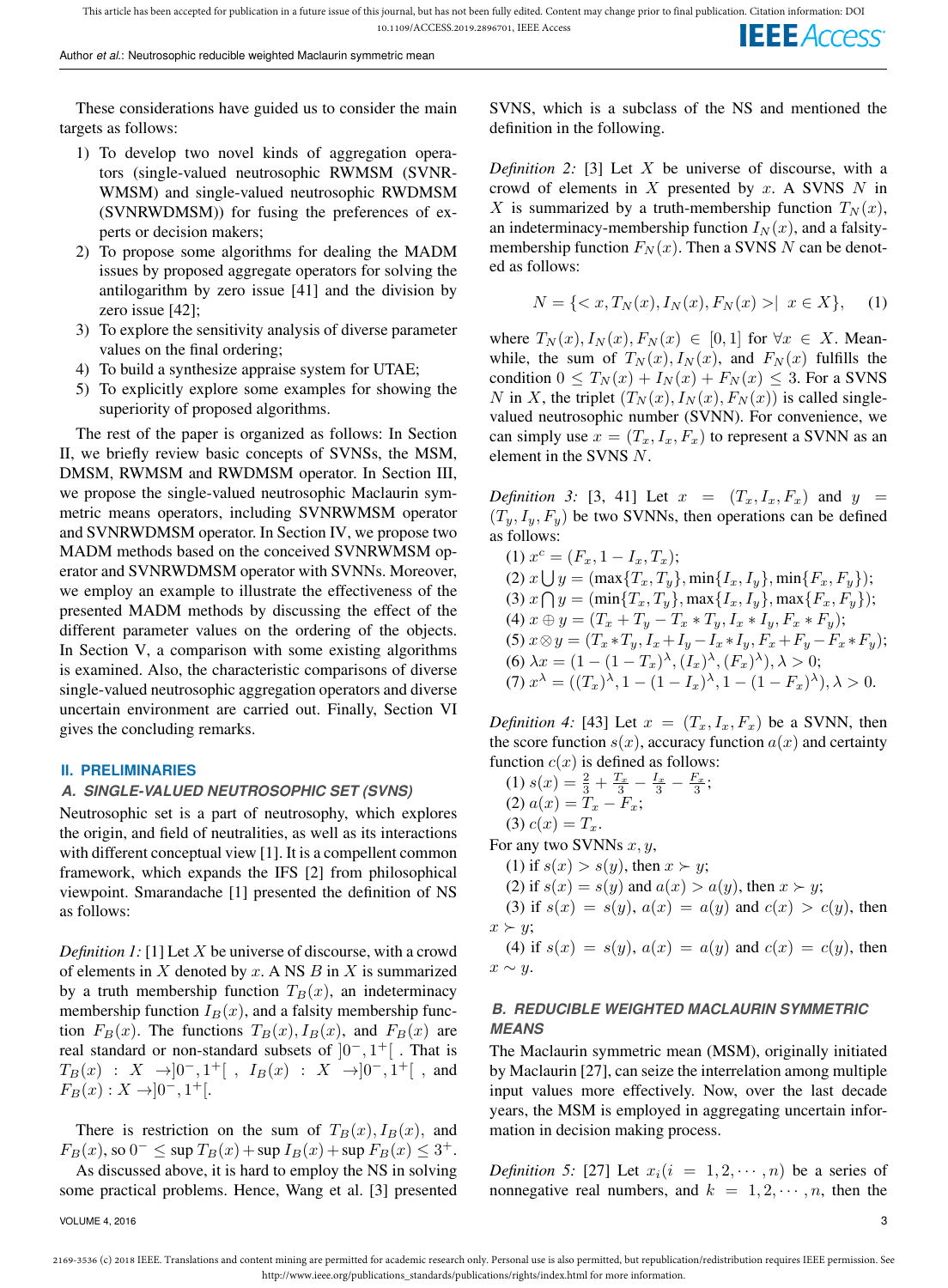Maclaurin symmetric mean (MSM) operator is defined as follows:

$$
\text{MSM}^{(k)}(x_1, x_2, \cdots, x_n) = \left( \frac{\sum_{1 \leq i_1 < \cdots < i_k \leq n} \prod_{j=1}^k x_{i_j}}{C_n^k} \right)^{1/k}, \tag{2}
$$

where  $(i_1, i_2, \dots, i_k)$  traverses all the k–permutations of  $(1, 2, \dots, n)$ , and the  $C_n^k$  is the binomial coefficient satisfying following formula:  $C_n^k = \frac{n!}{k!(n-k)!}$ .

*Definition 6:* [29] Let  $x_i(i = 1, 2, \dots, n)$  be a series of nonnegative real numbers, and  $k = 1, 2, \dots, n$ , then the dual Maclaurin symmetric mean (DMSM) operator is defined as follows:

$$
DMSM^{(k)}(x_1, x_2, \cdots, x_n) = \left(\frac{\sum_{1 \le i_1 < \cdots < i_k \le n} \prod_{j=1}^k x_{i_j}}{C_n^k}\right)_{(3)}^{1/k},
$$

where  $(i_1, i_2, \dots, i_k)$  traverses all the k-permutations of  $(1, 2, \dots, n)$ , and the  $C_n^k$  is the binomial coefficient satisfying following formula:  $C_n^k = \frac{n!}{k!(n-k)!}$ .

In order to solve the issues of idempotency and reducibility, Shi and Xiao [40] developed the reducible weighted MSM (RWMSM) and the reducible weighted dual MSM (RWDMSM) in the following.

*Definition 7:* [40] Let  $x_i(i = 1, 2, \dots, n)$  be a series of nonnegative real numbers,  $k = 1, 2, \dots, n$ , and  $W =$  $(w_1, w_2, \dots, w_n)^T$  with  $w_i \in [0, 1]$  and  $\sum_{i=1}^n w_i = 1$ , then the reducible weighted MSM (RWMSM) operator is defined as follows:

$$
\text{RWMSM}^{(k)}(x_1, x_2, \cdots, x_n)
$$
\n
$$
= \left( \frac{\sum\limits_{1 \le i_1 < \cdots < i_k \le n} \left( \prod\limits_{j=1}^k w_{i_j} \right) \left( \prod\limits_{j=1}^k x_{i_j} \right)}{\sum\limits_{1 \le i_1 < \cdots < i_k \le n} \prod\limits_{j=1}^k w_{i_j}} \right)^{1/k} . \tag{4}
$$

*Definition 8:* [40] Let  $x_i(i = 1, 2, \dots, n)$  be a series of nonnegative real numbers,  $k = 1, 2, \dots, n$ , and  $W =$  $(w_1, w_2, \dots, w_n)^T$  with  $w_i \in [0, 1]$  and  $\sum_{i=1}^n w_i = 1$ , then the reducible weighted DMSM (RWDMSM) operator is defined as follows:

$$
\text{RWDMSM}^{(k)}(x_1, x_2, \cdots, x_n)
$$
\n
$$
\frac{\sum\limits_{j=1}^{k} w_{ij}}{\prod\limits_{j=1}^{k} \sum\limits_{j=1}^{k} x_{ij}} \frac{\sum\limits_{j=1}^{k} w_{ij}}{k} \tag{5}
$$
\n
$$
= \frac{1 \leq i_1 < \cdots < i_k \leq n}{k}.
$$

## **III. SINGLE-VALUED NEUTROSOPHIC REDUCIBLE WEIGHTED MACLAURIN SYMMETRIC MEANS**

In this section, based on the operational rules of SVNNs with the RWMSM and RWDMSM operators, we develop singlevalued neutrosophic RWMSM (SVNRWMSM) and singlevalued neutrosophic RWDMSM (SVNRWDMSM). Meanwhile, we will prove some interesting properties and discuss some special cases of proposed aggregation operators.

## *A. SINGLE-VALUED NEUTROSOPHIC REDUCIBLE WEIGHTED MSM OPERATOR*

*Definition 9:* Let  $x_i = (T_{x_i}, I_{x_i}, F_{x_i}) (i = 1, 2, \dots, n)$  be a series of SVNNs, and let  $W = (w_1, w_2, \dots, w_n)^T$  be a weight vector with  $w_i \in [0,1]$  and  $\sum_{i=1}^n w_i = 1$ . The SVNRWMSM:  $\Omega^m \to \Omega$ , a SVNRWMSM operator is given as follows:

$$
\text{SVRWMSM}^{(k)}(x_1, x_2, \cdots, x_n) =
$$
\n
$$
\left( \frac{\sum\limits_{1 \le i_1 < \cdots < i_k \le n} \left( \prod\limits_{j=1}^k w_{i_j} \right) \left( \prod\limits_{j=1}^k x_{i_j} \right)}{\sum\limits_{1 \le i_1 < \cdots < i_k \le n} \prod\limits_{j=1}^k w_{i_j}} \right)^{1/k} \tag{6}
$$

where  $\Omega$  is the set of all SVNNs, then SVNRWMSM is called the single-valued neutrosophic reducible weighted MSM operator.

According to the operational laws of the SVNNs described in Definition 3, from Eq. (6), we can achieve the integrated result presented in Theorem 1.

*Theorem 1:* Let  $x_i = (T_{x_i}, I_{x_i}, F_{x_i})$  ( $i = 1, 2, \dots, n$ ) be a series of SVNNs, and let  $W = (w_1, w_2, \dots, w_n)^T$  be a weight vector with  $w_i \in [0, 1]$  and  $\sum_{i=1}^{n} w_i = 1$ , then the result of SVNRWMSM operator is still a SVNN.

*Theorem 2:* (Monotonicity) Let  $x_i(i = 1, 2, \dots, n)$  and  $x_i'(i = 1, 2, \dots, n)$  be two series of SVNNs, if  $x_i' =$  $(T_{x'_i}, I_{x'_i}, F_{x'_i}), x_i = (T_{x_i}, I_{x_i}, F_{x_i}), T_{x_i} \geq T_{x'_i}, I_{x_i} \leq$  $I_{x_i}, F_{x_i} \leq F_{x_i}$  for all  $i = 1, 2, \dots, n$ , then

$$
SVRWMSM^{(k)}(x_1, x_2, \cdots, x_n) \geq SVNRWMSM^{(k)}(x'_1, x'_2, \cdots, x'_n).
$$
 (8)

*Theorem 3:* (Commutativity) Let  $(x'_1, x'_2, \dots, x'_n)$  be any permutation of  $(x_1, x_2, \dots, x_n)$ , then

$$
SVRWMSM^{(k)}(x_1, x_2, \cdots, x_n) =
$$
  
 
$$
SVRWMSM^{(k)}(x'_1, x'_2, \cdots, x'_n).
$$
 (9)

4 VOLUME 4, 2016

<sup>2169-3536 (</sup>c) 2018 IEEE. Translations and content mining are permitted for academic research only. Personal use is also permitted, but republication/redistribution requires IEEE permission. See http://www.ieee.org/publications\_standards/publications/rights/index.html for more information.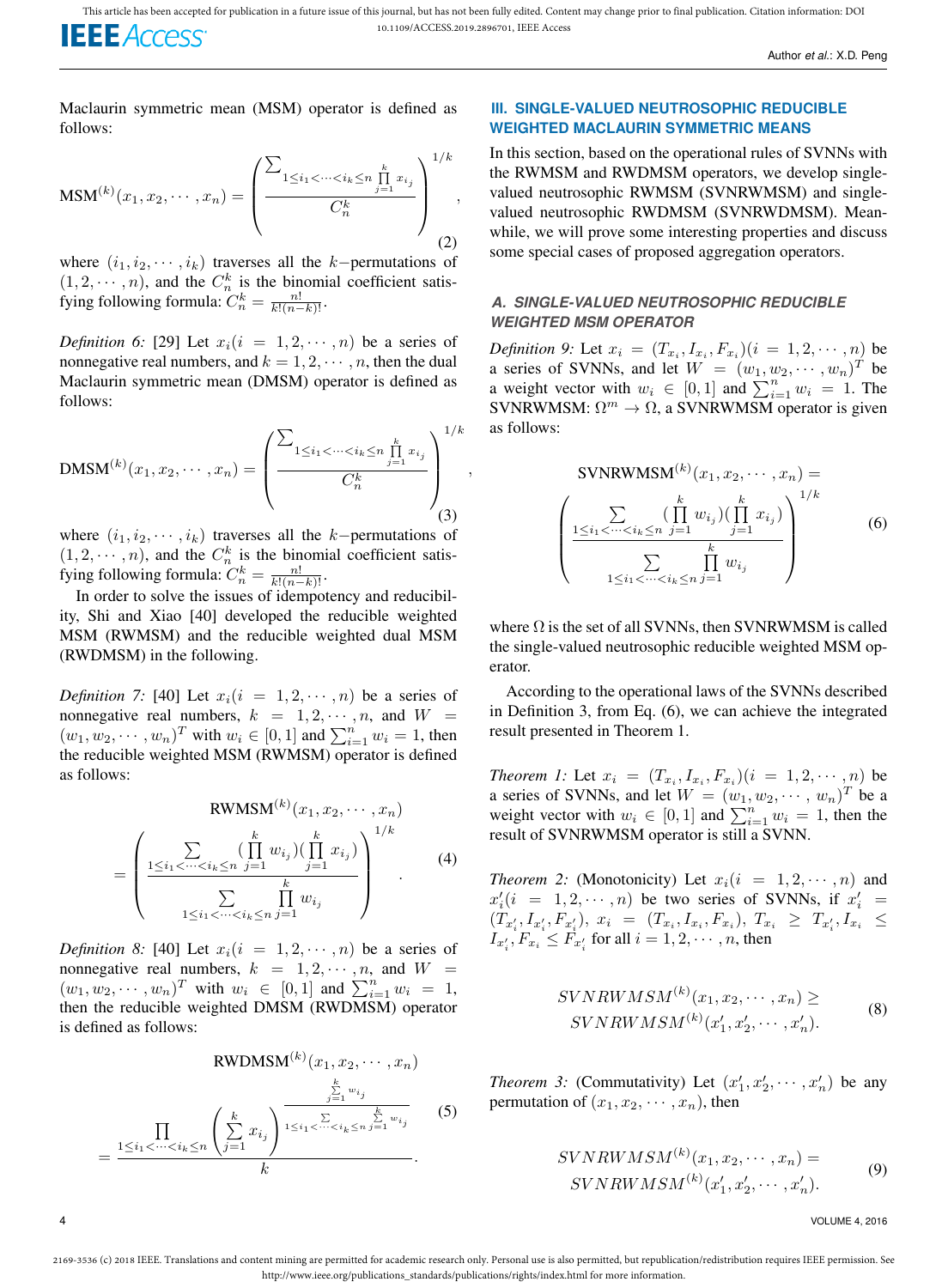This article has been accepted for publication in a future issue of this journal, but has not been fully edited. Content may change prior to final publication. Citation information: DOI 10.1109/ACCESS.2019.2896701, IEEE Access



Author *et al.*: Neutrosophic reducible weighted Maclaurin symmetric mean

$$
\text{SVRWMSM}^{(k)}(x_1, x_2, \dots, x_n) =
$$
\n
$$
\left( \left( 1 - \left( \prod_{1 \le i_1 < \dots < i_k \le n} \left( 1 - \prod_{j=1}^k T_{x_{i_j}} \right)^{\frac{k}{j}} \right)^{\frac{1}{j-1} w_{i_j}} \right)^{\frac{1}{1 \le i_1 < \dots < i_k \le n \frac{\left| \prod_{j=1}^k w_{i_j} \right|}{\left| \sum_{j=1}^k w_{j} \right|} \right)^{1/k}},
$$
\n
$$
1 - \left( 1 - \left( \prod_{1 \le i_1 < \dots < i_k \le n} \left( 1 - \prod_{j=1}^k (1 - I_{x_{i_j}}) \right)^{\frac{k}{j-1} w_{i_j}} \right)^{\frac{1}{1 \le i_1 < \dots < i_k \le n \frac{\left| \prod_{j=1}^k w_{i_j} \right|}{\left| \sum_{j=1}^k w_{j} \right|} \right)^{1/k}},
$$
\n
$$
1 - \left( 1 - \left( \prod_{1 \le i_1 < \dots < i_k \le n} \left( 1 - \prod_{j=1}^k (1 - F_{x_{i_j}}) \right)^{\frac{k}{j-1} w_{i_j}} \right)^{\frac{1}{1 \le i_1 < \dots < i_k \le n \frac{\left| \prod_{j=1}^k w_{i_j} \right|}{\left| \sum_{j=1}^k w_{j} \right|} \right)^{1/k}} \right)
$$
\n(7)

Proof:

$$
\begin{split} & \text{SVRWMSM}^{(k)}(x_1, x_2, \cdots, x_n) \\ & = \left( \frac{\sum\limits_{1 \leq i_1 < \cdots < i_k \leq n} \prod\limits_{j=1}^k w_{i_j} ) \left( \prod\limits_{j=1}^k x_{i_j} \right)}{\sum\limits_{1 \leq i_1 < \cdots < i_k \leq n} \prod\limits_{j=1}^k w_{i_j}} \right)^{1/k} \\ & = \left( \frac{\sum\limits_{1 \leq i_1 < \cdots < i_k \leq n} \left( \prod\limits_{j=1}^k w'_{i_j} \right) \left( \prod\limits_{j=1}^k x'_{i_j} \right)}{\sum\limits_{1 \leq i_1 < \cdots < i_k \leq n} \prod\limits_{j=1}^k w'_{i_j}} \right)^{1/k} \\ & = \text{SVRRWMSM}^{(k)}(x'_1, x'_2, \cdots, x'_n). \end{split}
$$

*Theorem 4:* (Idempotency) Let  $x_i(i = 1, 2, \dots, n)$  be a series of SVNNs, if  $x_i = x = (T, I, F)$  for  $\forall i$ , then

$$
SVNRWMSM^{(k)}(x_1, x_2, \cdots, x_n) = x.
$$
 (10)

VOLUME 4, 2016 5

Proof:

$$
\begin{split}\n&= \left( \frac{\sum\limits_{1 \leq i_1 < \dots < i_k \leq n} \prod\limits_{j=1}^{k} w_{i_j} \big) \big( \prod\limits_{j=1}^{k} x_{i_j} \big)}{\sum\limits_{1 \leq i_1 < \dots < i_k \leq n} \prod\limits_{j=1}^{k} w_{i_j}} \right)^{1/k} \\
&= \left( \frac{\sum\limits_{1 \leq i_1 < \dots < i_k \leq n} \prod\limits_{j=1}^{k} w_{i_j}}{\sum\limits_{1 \leq i_1 < \dots < i_k \leq n} \prod\limits_{j=1}^{k} w_{i_j}} \right)^{1/k} \\
&= \left( \frac{x^k}{\sum\limits_{1 \leq i_1 < \dots < i_k \leq n} \prod\limits_{j=1}^{k} w_{i_j}} \right)^{1/k} \\
&= \left( \frac{x^k}{\sum\limits_{1 \leq i_1 < \dots < i_k \leq n} \prod\limits_{j=1}^{k} w_{i_j}} \right)^{1/k} = x. \\
& \sum\limits_{1 \leq i_1 < \dots < i_k \leq n} \prod\limits_{j=1}^{k} w_{i_j} \right)^{1/k} = x.\n\end{split}
$$

*Theorem 5:* (Boundedness) Let  $x_i(i = 1, 2, \dots, n)$  be a series of SVNNs, and  $x^+ = \left( \max_{i=1}^n T_i, \min_{i=1}^n I_i, \min_{i=1}^n F_i \right)$ ,  $x^- = \left(\min_{i=1}^n T_i, \max_{i=1}^n I_i, \max_{i=1}^n F_i\right)$ , then  $x^- \leq SVNRWMSM^{(k)}(x_1, x_2, \cdots, x_n) \leq x^+$ . (11)

Proof: According to the above monotonicity and idempotency, we can achieve

 $SVNRWMSM^{(k)}(x_1, x_2, \cdots, x_n) \leq$  $SVNRWMSM^{(k)}(x^+,x^+,\cdots,x^+)$ and  $SVRWMSM^{(k)}(x_1, x_2, \cdots, x_n) \geq$  $SVRWMSM^{(k)}(x^-,x^-,\cdots,x^-).$ Consequently, we can obtain  $x^{-} \leq SYNRWMSM^{(k)}(x_1, x_2, \cdots, x_n) \leq x^{+}.$ 

2169-3536 (c) 2018 IEEE. Translations and content mining are permitted for academic research only. Personal use is also permitted, but republication/redistribution requires IEEE permission. See http://www.ieee.org/publications\_standards/publications/rights/index.html for more information.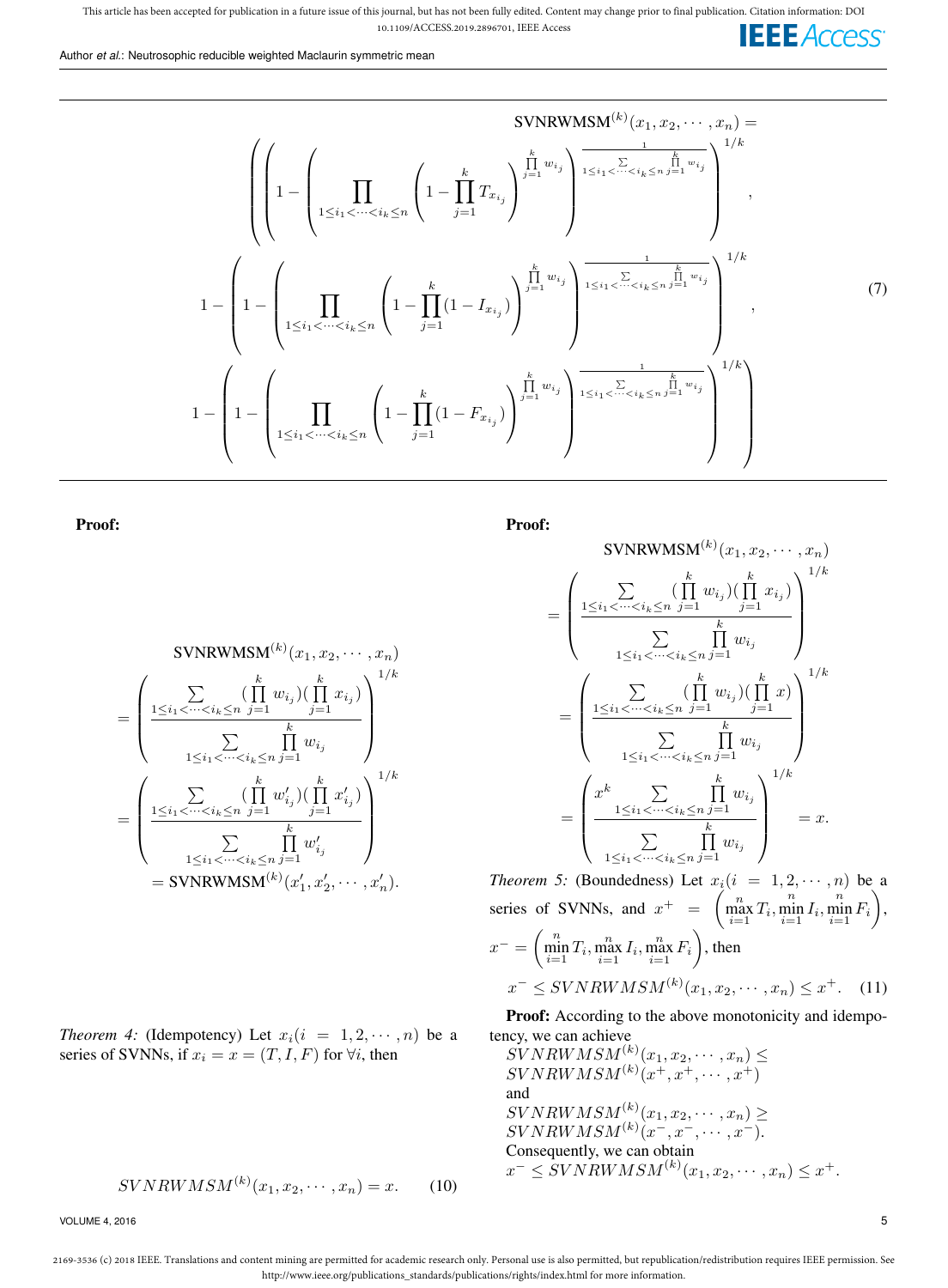This article has been accepted for publication in a future issue of this journal, but has not been fully edited. Content may change prior to final publication. Citation information: DOI 10.1109/ACCESS.2019.2896701, IEEE Access **IEEE** Access

Author *et al.*: X.D. Peng

# The Proof of Theorem 1:

According to the Definition 3, we can have  $\prod_{k=1}^{k}$  $\prod_{j=1} x_{i_j} =$  $\sqrt{ }$  $\prod^k$  $\prod_{j=1}^k T_{x_{i_j}}, 1 - \prod_{j=1}^k$  $\prod_{j=1}^{k} (1 - I_{x_{i_j}}), 1 - \prod_{j=1}^{k}$  $\prod_{j=1} (1 - F_{x_{i_j}})$  $\setminus$ and  $\sqrt{ }$  $\prod^k$  $\prod_{j=1}^k w_{i_j} \Bigg) \left( \prod_{j=1}^k$  $\prod_{j=1} x_{i_j}$  $\setminus$ =  $\sqrt{ }$  $\vert 1 \sqrt{ }$  $1-\prod^k$  $\prod_{j=1} T_{x_{i_j}}$  $\prod_{j=1}^k w_{ij}$ ,  $\sqrt{ }$  $1-\prod^k$  $\prod_{j=1} (1 - I_{x_{i_j}})$  $\prod_{j=1}^k w_{i_j}$ ,  $\sqrt{ }$  $1-\prod^k$  $\prod_{j=1} (1 - F_{x_{i_j}})$  $\left\langle \prod_{j=1}^k w_{i_j} \right\rangle$  $\vert \cdot \vert$ 

Further,

\n
$$
\sum_{1 \leq i_1 < \dots < i_k \leq n} \left( \prod_{j=1}^k w_{i_j} \right) \left( \prod_{j=1}^k x_{i_j} \right) = \left( 1 - \prod_{1 \leq i_1 < \dots < i_k \leq n} \left( 1 - \prod_{j=1}^k T_{x_{i_j}} \right)^{\prod\limits_{j=1}^k w_{i_j}},
$$
\n
$$
\prod_{1 \leq i_1 < \dots < i_k \leq n} \left( 1 - \prod_{j=1}^k (1 - I_{x_{i_j}}) \right)^{\prod\limits_{j=1}^k w_{i_j}},
$$
\n
$$
\prod_{1 \leq i_1 < \dots < i_k \leq n} \left( 1 - \prod_{j=1}^k (1 - I_{x_{i_j}}) \right)^{\prod\limits_{j=1}^k w_{i_j}},
$$
\n
$$
\sum_{1 \leq i_1 < \dots < i_k \leq n} \frac{\binom{k}{j-1} w_{i_j} \binom{k}{j-1} x_{i_j}}{\prod\limits_{1 \leq i_1 < \dots < i_k \leq n} \left( 1 - \prod_{j=1}^k (1 - F_{x_{i_j}}) \right)^{\prod\limits_{j=1}^k w_{i_j}},
$$
\n
$$
\left( \prod_{1 \leq i_1 < \dots < i_k \leq n} \left( 1 - \prod_{j=1}^k (1 - I_{x_{i_j}}) \right)^{\prod\limits_{j=1}^k w_{i_j}}, \left( 1 - \prod_{j=1}^k x_{i_j} \right)^{\prod\limits_{j=1}^k w_{i_j}}, \left( 1 - \prod_{j=1}^k (1 - F_{x_{i_j}}) \right)^{\prod\limits_{j=1}^k w_{i_j}}, \left( 1 - \prod_{j=1}^k (1 - F_{x_{i_j}}) \right)^{\prod\limits_{j=1}^k w_{i_j}},
$$
\nFinally, we can have

\n
$$
\sum_{\text{SYNRWMSM}(k)} \left( x_{1, x_{2}, \dots, x_{n}} \right) = \left( \frac{1 \leq i_1 < \dots < i_k \leq n} \prod_{j=1}^k w_{i_j} \right)^{\prod\limits_{j=1}
$$

$$
1 - \left(1 - \left(1 - \left(1 - \frac{k}{1 \leq i_1 < \dots < i_k \leq n} \left(1 - \frac{k}{j-1} (1 - I_{x_{i_j}})\right)^{\frac{R}{j-1}} u_{i_j}\right) \frac{1}{1 \leq i_1 < \dots < i_k \leq n} \frac{1}{\left(1 - \frac{k}{j-1} (1 - I_{x_{i_j}})\right)^{\frac{R}{j-1}}} v_{i_j}\right) \frac{1}{1 \leq i_1 < \dots < i_k \leq n} \frac{1}{\left(1 - \frac{k}{j-1} (1 - I_{x_{i_j}})\right)^{\frac{R}{j-1}}} v_{i_j}\right)^{1/k},
$$
\n
$$
1 - \left(1 - \left(1 - \left(1 - \frac{k}{j-1} (1 - I_{x_{i_j}})\right)^{\frac{R}{j-1}} v_{i_j}\right) \frac{1}{1 \leq i_1 < \dots < i_k \leq n} \frac{1}{\left(1 - \frac{k}{j-1} (1 - I_{x_{i_j}})\right)^{\frac{R}{j-1}}} v_{i_j}\right) \frac{1}{1 \leq i_1 < \dots < i_k \leq n} \frac{1}{\left(1 - \frac{k}{j-1} (1 - I_{x_{i_j}})\right)^{\frac{R}{j-1}}} v_{i_j}\right)^{1/k},
$$
\nthen we can know that Eq. (7) is correct.

It is easily known that 
$$
0 \leq \left(1 - \left(\prod_{1 \leq i_1 < \cdots < i_k \leq n} \left(1 - \prod_{j=1}^k x_{i_j}\right)^{\prod_{j=1}^k w_{i_j}}\right) \sum_{j=1}^{k} \sum_{i=1}^{w_{i,j}} \left(1 - \sum_{j=1}^k w_{i_j}\right) \sum_{j=1}^{k} w_{i_j} \right) \leq 1,
$$
\n
$$
0 \leq 1 - \left(1 - \left(\prod_{1 \leq i_1 < \cdots < i_k \leq n} \left(1 - \prod_{j=1}^k (1 - I_{x_{i_j}})\right)^{\prod_{j=1}^k w_{i_j}}\right) \sum_{j=1}^{k} \sum_{i \leq i_1 < \cdots < i_k \leq n} \sum_{j=1}^k w_{i_j} \right)^{1/k} \leq 1,
$$
\n
$$
0 \leq 1 - \left(1 - \left(\prod_{1 \leq i_1 < \cdots < i_k \leq n} \left(1 - \prod_{j=1}^k (1 - F_{x_{i_j}})\right)^{\prod_{j=1}^k w_{i_j}}\right)^{\prod_{j=1}^k w_{i_j}}\right)^{1/k} \sum_{1 \leq i_1 < \cdots < i_k \leq n} \sum_{j=1}^k w_{i_j} \right)^{1/k} \leq 1.
$$

Hence, we can conclude that the integrated result from Eq. (7) is a SVNN. The theorem is proved.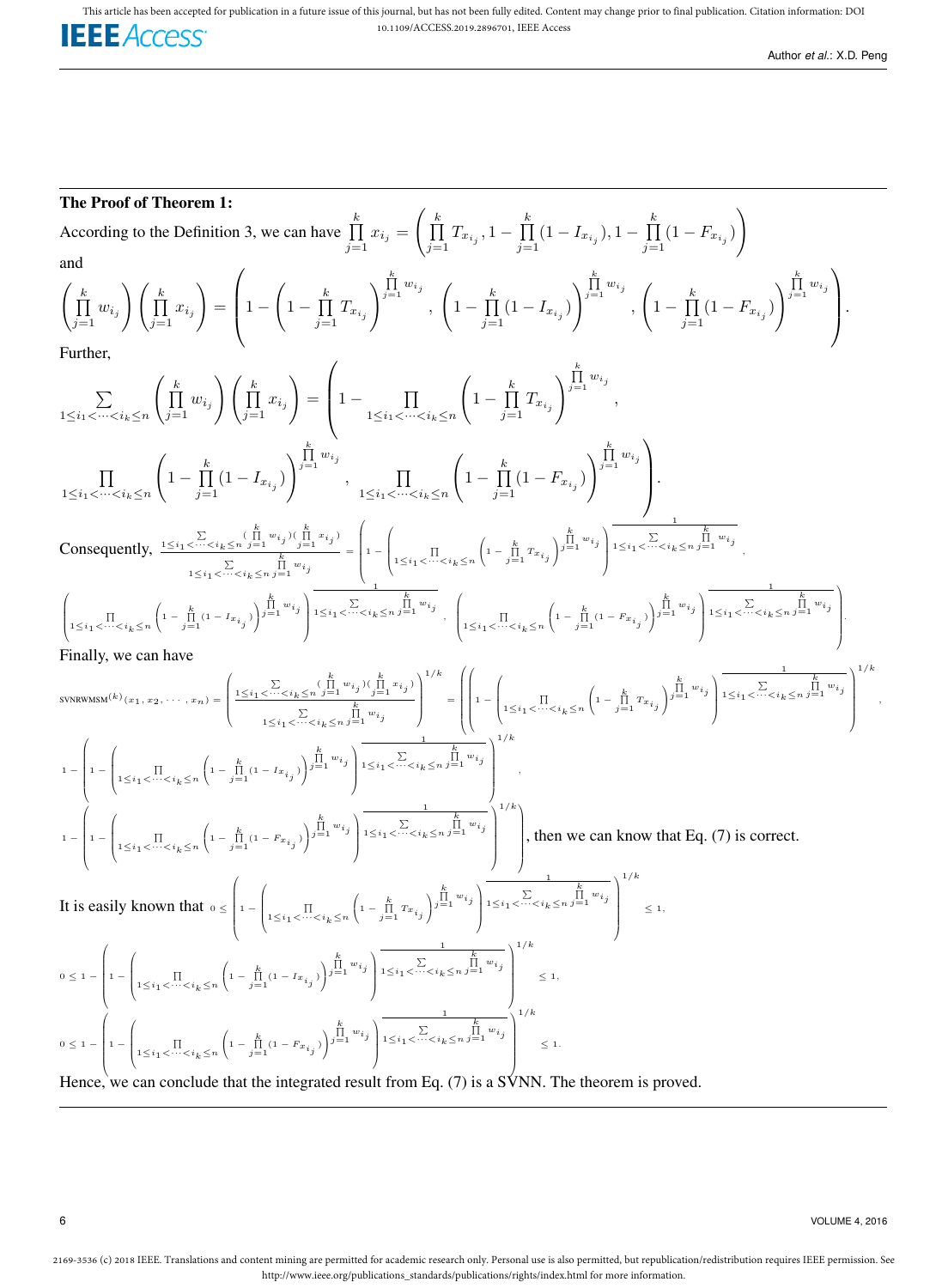This article has been accepted for publication in a future issue of this journal, but has not been fully edited. Content may change prior to final publication. Citation information: DOI 10.1109/ACCESS.2019.2896701, IEEE Access

Author *et al.*: Neutrosophic reducible weighted Maclaurin symmetric mean



#### The Proof of Theorem 2:

Suppose that  $SVRWMSM^{(k)}(x_1, x_2, \dots, x_n) = (T, I, F), SVNRWMSM^{(k)}(x'_1, x'_2, \dots, x'_n) = (T', I', F').$ Since  $T_{x_i} \geq T'_{x_i}$ , then we can easily obtain  $1 - \prod_{i=1}^{k}$  $\prod_{j=1}^{k} T_{x_{i_j}} \leq 1 - \prod_{j=1}^{k}$  $\prod_{j=1} T_{x'_{i_j}}.$ Further, we can achieve  $1/k$ 

$$
\left(1 - \left(\prod_{1 \leq i_1 < \cdots < i_k \leq n} \left(1 - \prod_{j=1}^k T_{x_{i_j}}\right)^{\prod\limits_{j=1}^k w_{i_j}}\right)^{\frac{1}{1 \leq i_1 < \cdots < i_k \leq n} \prod\limits_{j=1}^k w_{i_j}}\right)^{1/k} \ge \right)^{1/k}
$$
\n
$$
\left(1 - \left(\prod_{1 \leq i_1 < \cdots < i_k \leq n} \left(1 - \prod_{j=1}^k T_{x'_{i_j}}\right)^{\prod\limits_{j=1}^k w_{i_j}}\right)^{\frac{k}{1 \leq i_1 < \cdots < i_k \leq n} \prod\limits_{j=1}^k w_{i_j}}\right)^{1/k}
$$

Consequently,  $T \geq T'$ . Similar to above, we can also prove that  $I \leq I', F \leq F'$ . Finally, we have  $(T, I, F) \geq (T', I', F')$ . In other words,  $SVNRWMSM^{(k)}(x_1, x_2, \cdots, x_n) \geq SVNRWMSM^{(k)}(x_1', x_2', \cdots, x_n')$ .

Next, we discuss some peculiar cases of the SVNRWMSM by changing the value of the parameter  $k$ .

**Case 1:** If  $k = 1$ , the SVNRWMSM reduces to a singlevalued neutrosophic weighted averaging (SVNWA) operator (Peng et al. [43] and Liu [44]).

$$
\begin{split} &\text{SVRWMSM}^{(1)}(x_1, x_2, \cdots, x_n) = \\ &\left( \left( 1 - \left( \prod_{1 \leq i_1 \leq n} \left( 1 - T_{x_{i_1}} \right)^{w_{i_1}} \right)^{\frac{1}{1 \leq i_1 \leq n} \sum_{i_1}^{w_{i_1}}} \right)^{1/1} , \\ &\qquad 1 - \left( 1 - \left( \prod_{1 \leq i_1 \leq n} I_{x_{i_1}}^{w_{i_1}} \right)^{\frac{1}{1 \leq i_1 \leq n} \sum_{i_1}^{w_{i_1}}} \right)^{1/1} , \\ &\qquad 1 - \left( 1 - \left( \prod_{1 \leq i_1 \leq n} F_{x_{i_1}}^{w_{i_1}} \right)^{\frac{1}{1 \leq i_1 \leq n} \sum_{i_1}^{w_{i_1}}} \right)^{1/1} \right) \\ & = \left( 1 - \prod_{1 \leq i_1 \leq n} \left( 1 - T_{x_{i_1}} \right)^{w_{i_1}} , \prod_{1 \leq i_1 \leq n} I_{x_{i_1}}^{w_{i_1}} , \prod_{1 \leq i_1 \leq n} F_{x_{i_1}}^{w_{i_1}} \right) \\ & = \text{SVNWA}(x_1, x_2, \cdots, x_n) \end{split}
$$

**Case 2:** If  $k = n$ , the SVNRWMSM reduces to a singlevalued neutrosophic geometric (SVNG) operator (Peng et al. [43] and Liu [44]).

$$
\begin{split} & \text{SVRWMSM}^{(n)}(x_1, x_2, \cdots, x_n) = \\ & = \left( \left( 1 - \left( \left( 1 - \prod_{j=1}^n T_{x_{i_j}} \right)^{\prod\limits_{j=1}^{n} w_{i_j}} \right)^{\frac{1}{\prod_{j=1}^{n} w_{i_j}} \right)^{1/n} \right), \\ & 1 - \left( 1 - \left( \left( 1 - \prod_{j=1}^n (1 - I_{x_{i_j}}) \right)^{\prod\limits_{j=1}^{n} w_{i_j}} \right)^{\frac{1}{\prod\limits_{j=1}^{n} w_{i_j}} \right), \\ & 1 - \left( 1 - \left( \left( 1 - \prod_{j=1}^n (1 - F_{x_{i_j}}) \right)^{\prod\limits_{j=1}^{n} w_{i_j}} \right)^{\frac{1}{\prod\limits_{j=1}^{n} w_{i_j}} \right)^{1/n} \right) \\ & = \left( 1 - \prod_{1 \le i_1 \le n} \left( 1 - T_{x_{i_1}} \right)^{\frac{1}{n}}, \prod_{1 \le i_1 \le n} I_{x_{i_1}}^{\frac{1}{n}}, \prod_{1 \le i_1 \le n} F_{x_{i_1}}^{\frac{1}{n}} \right) \\ & = \text{SVNG}(x_1, x_2, \cdots, x_n) \end{split}
$$

# *B. SINGLE-VALUED NEUTROSOPHIC REDUCIBLE WEIGHTED DUAL MSM OPERATOR*

*Definition 10:* Let  $x_i = (T_{x_i}, I_{x_i}, F_{x_i}) (i = 1, 2, \dots, n)$  be a series of SVNNs, and let  $W = (w_1, w_2, \dots, w_n)^T$  be a weight vector with  $w_i \in [0,1]$  and  $\sum_{i=1}^n w_i = 1$ . The SVNRWDMSM:  $\Omega^m \to \Omega$ , a SVNRWDMSM operator is given as follows:

VOLUME 4, 2016  $\hskip 1.6cm 7$ 

<sup>2169-3536 (</sup>c) 2018 IEEE. Translations and content mining are permitted for academic research only. Personal use is also permitted, but republication/redistribution requires IEEE permission. See http://www.ieee.org/publications\_standards/publications/rights/index.html for more information.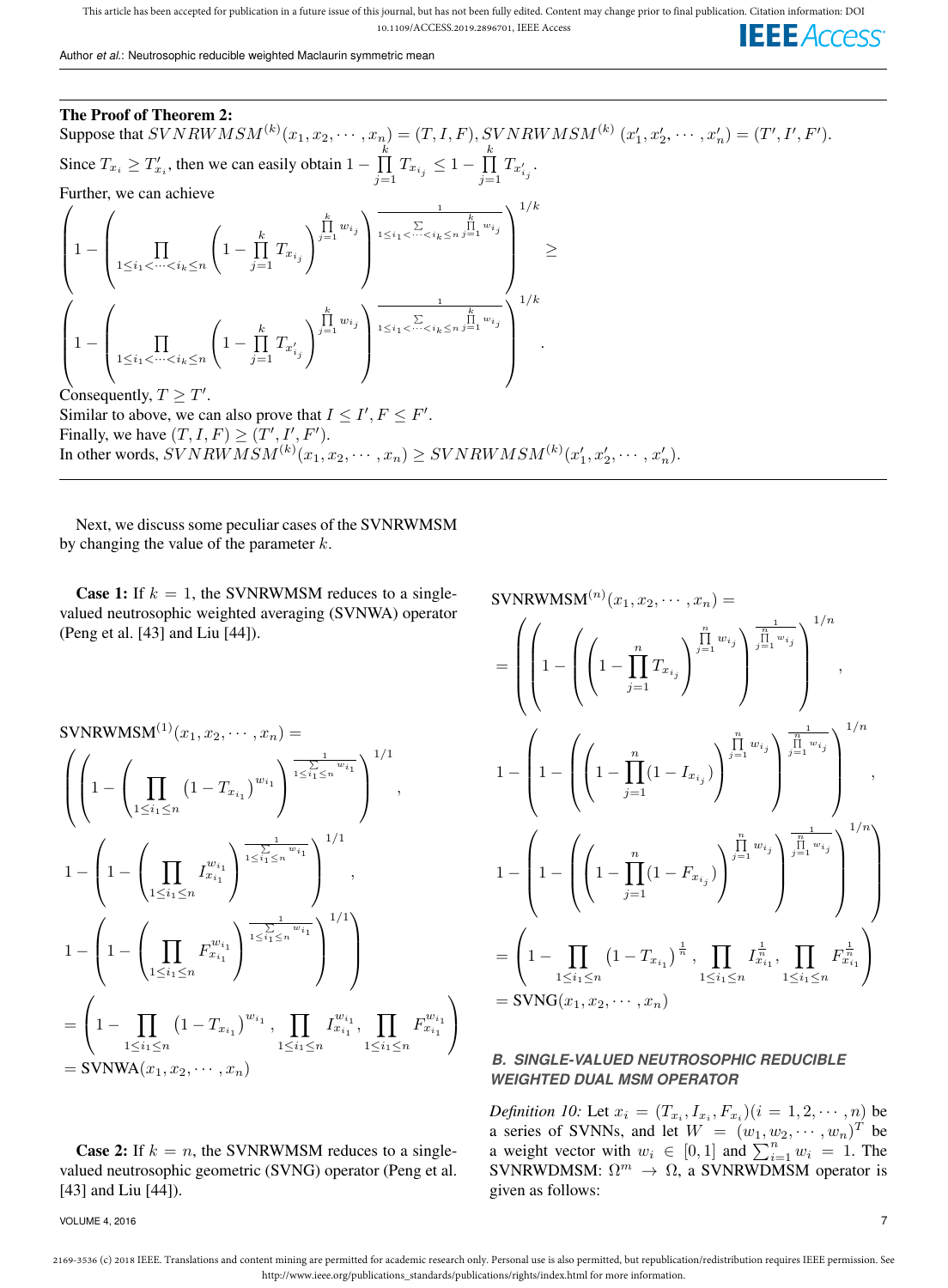$$
SVRWDMSM^{(k)}(x_1, x_2, \cdots, x_n) = \frac{\sum\limits_{j=1}^{k} w_{i_j}}{\prod\limits_{1 \le i_1 < \cdots < i_k \le n} \left(\sum\limits_{j=1}^{k} x_{i_j}\right)^{\frac{k}{1 \le i_1 < \cdots < i_k \le n} \sum\limits_{j=1}^{k} w_{i_j}}}
$$
(12)

where  $\Omega$  is the set of all SVNNs, then SVNRWDMSM is called the single-valued neutrosophic reducible weighted dual MSM operator.

According to the operational laws of the SVNNs described in Definition 3, from Eq. (12), we can achieve the integrated result presented in Theorem 6.

*Theorem 6:* Let  $x_i = (T_{x_i}, I_{x_i}, F_{x_i})$  ( $i = 1, 2, \dots, n$ ) be a series of SVNNs, and let  $W = (w_1, w_2, \dots, w_n)^T$  be a weight vector with  $w_i \in [0,1]$  and  $\sum_{i=1}^{n} w_i = 1$ , then the result of SVNRWDMSM operator is still a SVNN.

*Remark 1:* The SVNRWDMSM operator also has the properties of commutativity, idempotency, monotonicity and boundedness.

Next, we discuss some special cases of the SVNR-WDMSM by changing the value of the parameter  $k$ .

**Case 1:** If  $k = 1$ , the SVNRWDMSM reduces to a singlevalued neutrosophic weighted geometric (SVNWG) operator (Peng et al. [43] and Liu [44]).

$$
\begin{split} & \text{SVRWDMSM}^{(1)}(x_1,x_2,\cdots,x_n) \\ & = \left(1-\left(1-\left(\prod_{1\leq i_1\leq n}\left(1-\prod_{j=1}^1{(1-T_{x_{i_j}})}\right)^{\sum\limits_{j=1}^1{w_{i_j}}}\right)^{\frac{1}{1\leq i_1\leq n}\sum\limits_{j=1}^1{w_{i_j}}}\right)^{1/1}, \\ & \left(1-\left(\prod_{1\leq i_1\leq n}\left(1-\prod_{j=1}^1{I_{x_{i_j}}}\right)^{\sum\limits_{j=1}^1{w_{i_j}}}\right)^{\frac{1}{1\leq i_1\leq n}\sum\limits_{j=1}^1{w_{i_j}}}\right)^{1/1}, \\ & \left(1-\left(\prod_{1\leq i_1<\leq n}\left(1-\prod_{j=1}^1{F_{x_{i_j}}}\right)^{\sum\limits_{j=1}^1{w_{i_j}}}\right)^{\frac{1}{1\leq i_1\leq n}\sum\limits_{j=1}^1{w_{i_j}}}\right)^{1/1}\right) \\ & = \left(\prod_{1\leq i_1\leq n}T^{w_{i_j}}_{x_{i_j}}\,,\prod_{1\leq i_1\leq n}1-(1-I_{x_{i_j}})^{w_{i_j}}\,,\prod_{1\leq i_1\leq n}1-(1-F_{x_{i_j}})^{w_{i_j}}\right) \\ & = \text{SVMWG}(x_1,x_2,\cdots,x_n) \end{split}
$$

**Case 2:** If  $k = n$ , the SVNRWDMSM reduces to a singlevalued neutrosophic averaging (SVNA) operator (Peng et al. [43] and Liu [44]).

$$
\begin{split} & \text{SVRWMSM}^{(n)}(x_1, x_2, \cdots, x_n) = \\ & \left( 1 - \left( \left( 1 - \prod_{j=1}^n (1 - T_{x_{i_j}}) \right)^{\sum\limits_{j=1}^n w_{i_j}} \right)^{\frac{1}{\sum\limits_{j=1}^n w_{i_j}}}\right)^{1/n} \\ & \left( 1 - \left( \left( 1 - \prod_{j=1}^n I_{x_{i_j}} \right)^{\sum\limits_{j=1}^n w_{i_j}} \right)^{\frac{1}{\sum\limits_{j=1}^n w_{i_j}}}\right)^{1/n} \\ & \left( 1 - \left( \left( 1 - \prod_{j=1}^n F_{x_{i_j}} \right)^{\sum\limits_{j=1}^n w_{i_j}} \right)^{\frac{1}{\sum\limits_{j=1}^n w_{i_j}}}\right)^{1/n} \right) \\ & = \left( 1 - \prod_{1 \leq i_1 \leq n} \left( 1 - T_{x_{i_1}} \right)^{\frac{1}{n}} , \prod_{1 \leq i_1 \leq n} I_{x_{i_1}}^{\frac{1}{n}} , \prod_{1 \leq i_1 \leq n} F_{x_{i_1}}^{\frac{1}{n}} \right) \\ & = \text{SVMA}(x_1, x_2, \cdots, x_n) \end{split}
$$

*Remark 2:* Notably, it is important that SVNRWMSM or SVNRWDMSM operator cannot seize the interrelation among many given arguments when  $k = 1$  or  $k = n$ . In other words, both of them reduce to the independent operators such as SVNA, SVNG, SVNWA and SVNWG (Peng et al. [43] and Liu [44]).

## **IV. THE MADM METHODS BASED ON SVNRWMSM AND SVNRWDMSM OPERATORS**

#### *A. DESCRIPTION OF THE MADM PROBLEMS*

Let  $A = \{A_1, A_2, \dots, A_m\}$  be a discrete set of alternatives,  $C = \{C_1, C_2, \dots, C_n\}$  be a collection of n attributes, and  $W = \{w_1, w_2, \dots, w_n\}$  be a weight vector assigned to the attributes by the experts with the standard constraints  $w_j \in [0, 1], \sum_{j=1}^n w_j = 1$ . We assume that the global evaluation of the alternatives with respect to attributes is represented by a single-valued neutrosophic matrix  $P =$  $(p_{ij})_{m \times n} = (T_{ij}, I_{ij}, F_{ij})_{m \times n}$ . By this we mean that the values associated with the alternatives for the modelization of MADM problems can be shown as in Table 1.

## *B. THE MADM METHOD BASED ON SVNRWMSM OR SVNRWDMSM OPERATOR*

In order to make decisions in our setting, the framework for using the proposed method is shown in FIGURE 2.

Meanwhile, the following algorithm is self-explanatory:

#### *C. A CASE OF UTAE*

The report of the 18th National Congress of the Communist Party of China clearly stated that "trying to do a good job of the people's satisfaction with education", "focusing on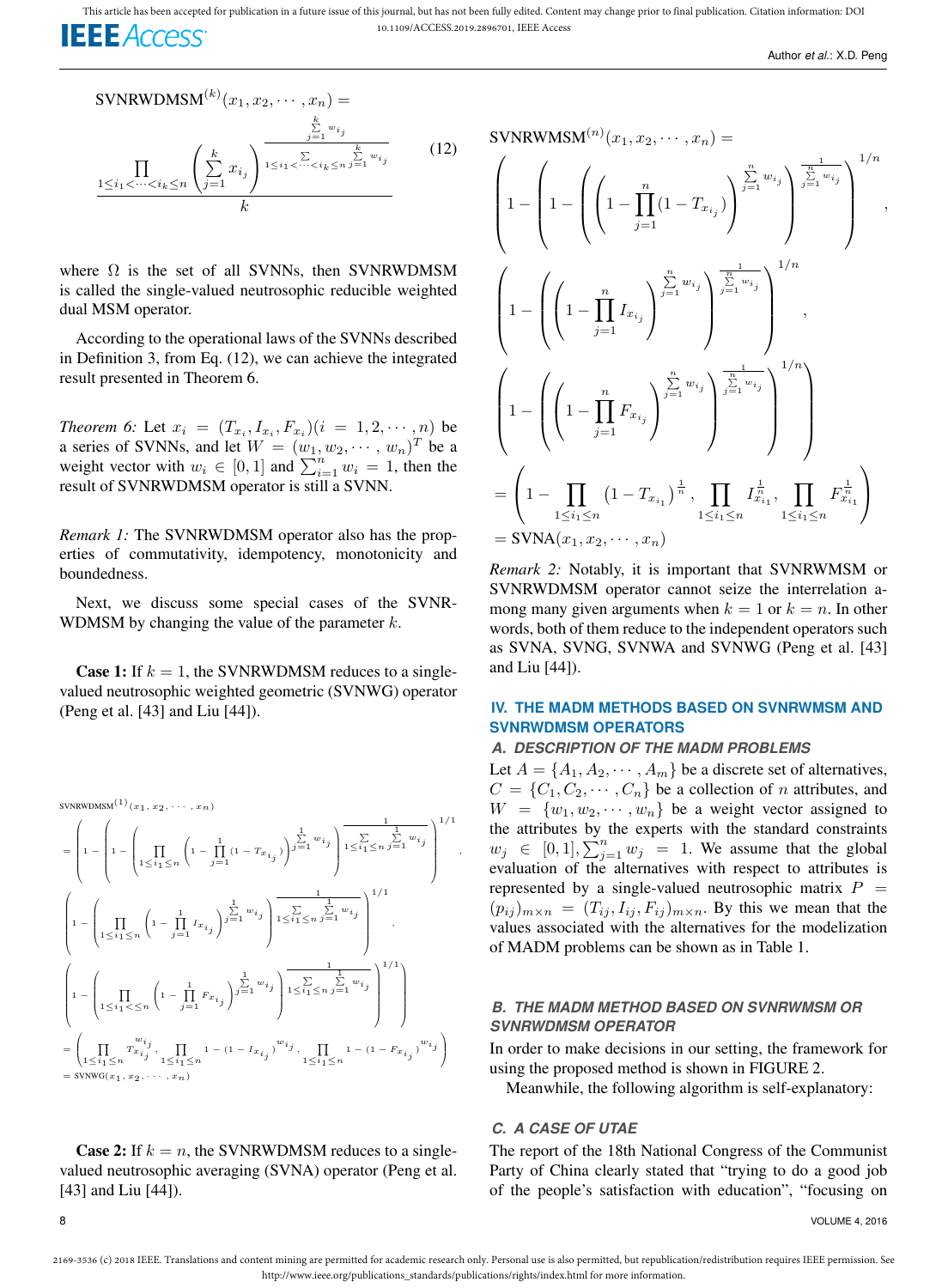This article has been accepted for publication in a future issue of this journal, but has not been fully edited. Content may change prior to final publication. Citation information: DOI 10.1109/ACCESS.2019.2896701, IEEE Access **IEEE** Access



$$
\text{SVRWDMSM}^{(k)}(x_1, x_2, \dots, x_n) =
$$
\n
$$
\left(1 - \left(1 - \left( \prod_{1 \le i_1 < \dots < i_k \le n} \left(1 - \prod_{j=1}^k (1 - T_{x_{i_j}}) \right)^{\sum_{j=1}^k w_{i_j}} \right)^{\frac{k}{1 \le i_1 < \dots < i_k \le n} \sum_{j=1}^k \frac{k}{1 - \sum_{j=1}^k w_{i_j}} \right)^{1/k},
$$
\n
$$
\left(1 - \left( \prod_{1 \le i_1 < \dots < i_k \le n} \left(1 - \prod_{j=1}^k I_{x_{i_j}} \right)^{\sum_{j=1}^k w_{i_j}} \right)^{\frac{k}{1 \le i_1 < \dots < i_k \le n} \sum_{j=1}^k \frac{k}{1 - \sum_{j=1}^k w_{i_j}} \right)^{1/k},
$$
\n
$$
\left(1 - \left( \prod_{1 \le i_1 < \dots < i_k \le n} \left(1 - \prod_{j=1}^k F_{x_{i_j}} \right)^{\sum_{j=1}^k w_{i_j}} \right)^{\frac{k}{1 \le i_1 < \dots < i_k \le n} \sum_{j=1}^k \frac{k}{1 - \sum_{j=1}^k w_{i_j}} \right)^{1/k} \right)
$$
\n
$$
(13)
$$

TABLE 1: The single-valued neutrosophic MADM matrix.

|                |                                                                                           | $C_2$                                                    | $\cdots$             | $C_n$                                                    |
|----------------|-------------------------------------------------------------------------------------------|----------------------------------------------------------|----------------------|----------------------------------------------------------|
| $A_1$<br>$A_2$ | $(T_{11}, I_{11}, F_{11})$<br>$(T_{21}, I_{21}, F_{21})$                                  | $(T_{12}, I_{12}, F_{12})$<br>$(T_{22}, I_{22}, F_{22})$ | $\cdots$<br>$\cdots$ | $(T_{1n}, I_{1n}, F_{1n})$<br>$(T_{2n}, I_{2n}, F_{2n})$ |
| $A_m$          | $(T_{m1}, I_{m1}, F_{m1})$ $(T_{m2}, I_{m2}, F_{m2})$ $\cdots$ $(T_{mn}, I_{mn}, F_{mn})$ |                                                          |                      |                                                          |



FIGURE 2: The framework for using the proposed method.

improving the quality of education" and "promoting the intensive development of higher education". It is a systematic project to promote colleges and universities to enter the connotative development road with improving quality as the core. The undergraduate teaching audit and evaluation (UTAE) is a mode of evaluation in the "Five-in-One" evaluation system. Audit evaluation is different from conformity assessment and level assessment. The conformity assessment is an assessment of the certification model and is passed

when the criteria are met. The level assessment belongs to the evaluation of the selection model, mainly to see what level the participating schools are at, and the focus is on selecting "excellent". The evaluation mainly depends on whether the assessed object has achieved its own setting goals. The country does not have a unified evaluation standard. It uses its own ruler to measure itself, and the audit conclusion is not graded, forming a realistic audit report. The audit assessment aims to guide the school to establish a self-regulatory mechanism, strengthen self-improvement, and improve the school-running level and quality of education.

The audit assessment covers all aspects of the talent training process in colleges and universities. It mainly depends on the realization of the training objectives and training effects of the school personnel, and finally forms a realistic report regardless of the grade. The focus of the study is on the following five aspects, which are referred to as "five degrees".

(1) The achievement degree of school talent training effect and training goal

The goal of talent training is the starting point of a series of educational activities. In the absence of training objectives or unclear training objectives, education teaching activities are lack of pertinence, aimless and difficult to achieve results. Starting from the training goal, a training process was completed after a number of education teaching

VOLUME 4, 2016 9

2169-3536 (c) 2018 IEEE. Translations and content mining are permitted for academic research only. Personal use is also permitted, but republication/redistribution requires IEEE permission. See http://www.ieee.org/publications\_standards/publications/rights/index.html for more information.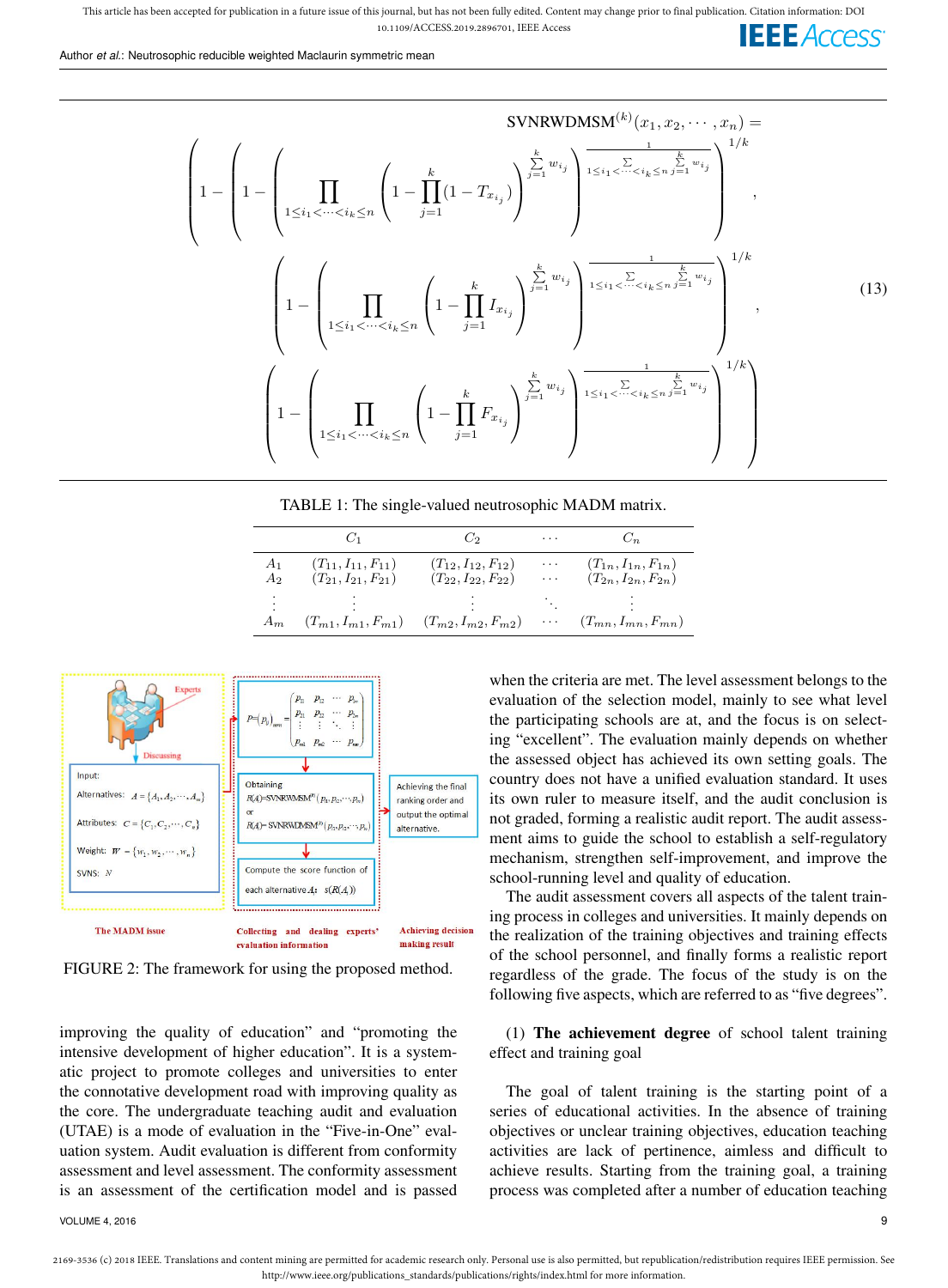## Algorithm 1 :SVNRWMSM or SVNRWDMSM operators

- 1: Sort the given alternatives and attributes, and achieve the single-valued neutrosophic matrix  $P = (p_{ij})_{m \times n}$  which is shown in the format of Table 1.
- 2: Transform the matrix  $P = (p_{ij})_{m \times n}$  into a normalized single-valued neutrosophic matrix  $P' = (p'_{ij})_{n \times m}$  by Eq. (14).

$$
p'_{ij} = \begin{cases} (T_{ij}, I_{ij}, F_{ij}), & C_j \text{ is benefit attribute} \\ (F_{ij}, 1 - I_{ij}, T_{ij}), & C_j \text{ is cost attribute} \end{cases}
$$
(14)

3: Employ the SVNRWMSM operator

$$
R(A_i) = (T_i, I_i, F_i) =
$$
  

$$
SVNRWMSM^{(k)}(p'_{i1}, p'_{i2}, \cdots, p'_{in})
$$
 (15)

or

Employ the SVNRWDMSM operator

$$
R(A_i) = (T_i, I_i, F_i) =
$$
  

$$
SVNRWDMSM^{(k)}(p'_{i1}, p'_{i2}, \cdots, p'_{in})
$$
 (16)

to determine the aggregated preference value.

- 4: Determine the score function  $s(R(A_i))$  of the whole values  $R(A_i)(i = 1, 2, \cdots, m)$ .
- 5: Select the optimal alternative(s) by maximization of their scores, i.e., any alternative whose score  $R(A_i)$  is at least as great as any other alternative's can be chosen.

activities to achieve the expected talent training goal. The result and the cultivation target overlap greatly, indicating the result and the goal attainment degree is high. If the overlapping surface is small or cannot be overlapped, the training objective is not practical, or if education teaching activities are not in place, the achievement degree is very low. The achievement of the training effect is not only reflected in the graduation rate and employment rate of the students, but also mainly reflected in the process of talent training, including classroom examination, graduation thesis (design), experimental internship, second classroom, social practice and other activities. It is necessary to attach great importance to these teaching links in order to ensure the quality of training.

(2) The adaptability degree of school orientation, talent training objectives and national and regional economic and social development needs

Colleges and universities are important bases for cultivating and transporting talents for the society. The talent training goals determined by higher education institutions must be reflected in economic construction services to meet the needs of social development for talents. National and regional economic and social development has diverse needs for talents, such as research talents, applied talents, skilled talents, and compound talents. Institutions of higher learning must rationally position themselves from the actual situation and formulate corresponding talent training goals. Develop training programs based on the training objectives and form a curriculum system that is compatible with them.

(3) The guarantee degree of teachers and teaching resource condition

Teaching resources refer to all the materialized, explicit or implicit teaching elements that can help students achieve learning goals and serve students' learning. Teachers and teaching resources usually include teaching infrastructure, teaching funds, teaching materials, teaching instruments and equipment, etc. Teachers and teaching resources are the basic conditions for running a university. The state has basic requirements for this, such as the ratio of students to teachers, the value of teaching and research equipment, the book per student, the administrative room for teaching per student, and the structure of teacher education. These indicators are the basic conditions for colleges and universities to guarantee the quality of talent cultivation. In addition, the talent cultivation goal set by the school according to its own situation should also provide people, financial and material conditions to support it, so as to promote the realization of the training goal. Teacher's morality, teaching level and scientific research ability are the embodiment of teacher's quality. High quality talent team and teaching resources are the guarantee to improve the quality of talent training.

(4) The effective degree of the teaching and quality assurance system

Internal quality assurance system is the key to guarantee the smooth development of teaching. The teaching quality assurance system is composed of quality standards, quality evaluation, quality control, information collection and feedback improvement. The school should establish its own professional standards, curriculum standards and quality standards of all major teaching links in accordance with the national higher education quality standards and relevant industry standards. Schools should teach according to these quality standards. The school should establish a self-assessment system to carry out department evaluation, professional evaluation and course evaluation on teaching conditions, teaching process and teaching effect. The school should establish the basic teaching status database, give full play to the normal monitoring effect of the teaching status data on the teaching work, and combine with the selfevaluation work to form and release the teaching quality report annually. The school shall collect relevant teaching information through self-assessment, supervision and inspection, and regular monitoring of teaching status data, and timely feed back to all links of teaching work, adjust and improve the work, and constantly improve the quality of talent cultivation.

(5) The satisfied degree of student and social employer

2169-3536 (c) 2018 IEEE. Translations and content mining are permitted for academic research only. Personal use is also permitted, but republication/redistribution requires IEEE permission. See http://www.ieee.org/publications\_standards/publications/rights/index.html for more information.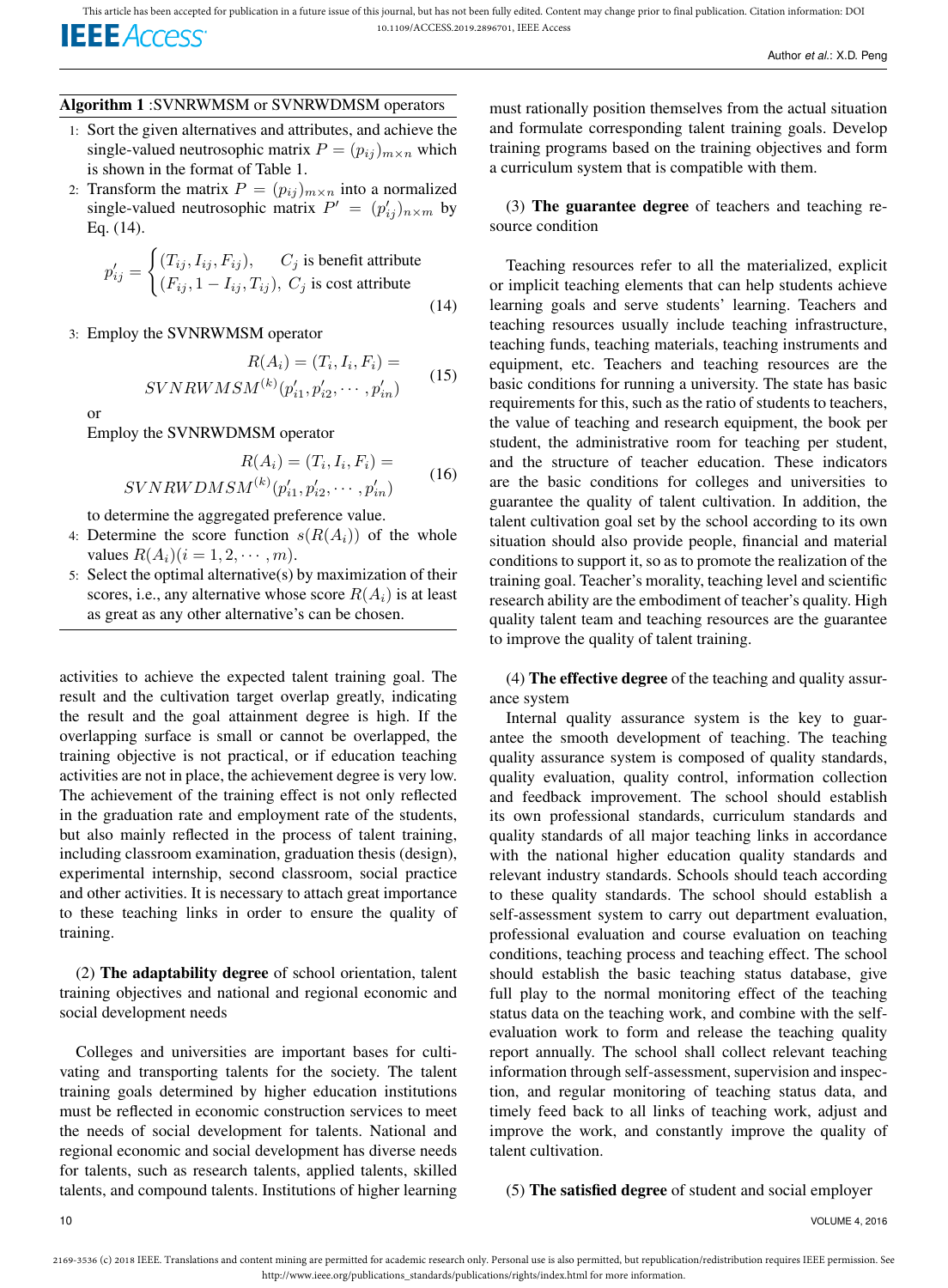The satisfaction of students and social employers is the fundamental measure of talent training quality. The school should establish a tracking investigation mechanism for social employers and graduates, understand the needs of social employers and graduates' reflection regularly, and adjust and improve the professional setting, training objectives, training specifications, training programs and teaching methods according to the feedback information. Students are the subject of learning and one of the evaluators of education teaching quality. The quality of education teaching activities and the service work of the school is reflected in whether the quality of students can be improved and whether the learning needs can be met. Student evaluation and satisfaction are the internal standards of school work quality. The school should insist on student-oriented, strengthen the guidance and service to students, and establish a scientific and effective evaluation system, regularly understand students' opinions and suggestions on teaching, management and service, and constantly improve teaching work to improve students' satisfaction.

The "five degrees" constitutes the assessment of students as the main line and student development as the center, covering the whole process of inputting and outputting talents from the entrance to the graduation of students. By examining whether the school's teaching design, resource allocation and teacher security can meet the needs of students' learning and growth in the process of training, and whether the students who train output can meet the needs of economic and social development, they can evaluate the quality of school personnel training.

Assessment experts make a comprehensive judgment on the school's talent cultivation and education quality through auditing these aspects.

*Example 1:* Suppose that there are five universities  $A = \{A_1, A_2, \ldots, A_m\}$  $A_2$ ,  $A_3$ ,  $A_4$ ,  $A_5$  to be considered for the assessment in U-TAE. The expert elects the highly representative attribute set  $C = \{C_1(\text{Achievement degree}), C_2(\text{Adaptability degree}),\}$  $C_3$ (Guarantee degree),  $C_4$ (Effective degree),  $C_5$ (Satisfied degree)}. According to the general evolving principle and the features of the UTAE, we can ascertain that whole attributes are benefit attributes. Assume that the expert has given the weight information as  $w = (w_1, w_2, w_3, w_4, w_5)$  =  $(0.2, 0.3, 0.15, 0.15, 0.2)$ . The evaluations for UTAE of universities arising from questionnaire investigation by the veteran expert group and generating the final single-valued neutrosophic matrix with its tabular form given in Table 2.

Next, we employ the algorithm proposed above in selecting optimal university to collaborate under single-valued neutrosophic text.

Step 1: Sort the alternatives and attributes, and obtain the single-valued neutrosophic matrix  $P = (p_{ij})_{5 \times 5}$  which is shown in the format of Table 2.

Step 2: No conversion is required, on account of all attributes are beneficial attributes.

**Step 3:** Employ the  $SVNRWMSM^{(1)}$  operator to aggregate the preference value as follows:

 $R(A_1) = (0.843083, 0.110957, 0.123114),$  $R(A_2) = (0.769505, 0.174110, 0.185028),$  $R(A_3) = (0.687798, 0.174110, 0.216330),$  $R(A_4) = (0.581126, 0.174110, 0.208961),$  $R(A_5) = (0.479877, 0.174110, 0.208961).$ or

Employ the  $SVRWDMSM^{(1)}$  operator to aggregate the preference value as follows:

 $R(A_1) = (0.833668, 0.115761, 0.131246),$  $R(A_2) = (0.763471, 0.180931, 0.197174),$  $R(A_3) = (0.676652, 0.180931, 0.233228),$  $R(A_4) = (0.570848, 0.180931, 0.228699),$  $R(A_5) = (0.469984, 0.180931, 0.228699).$ 

**Step 4:** Compute the score function  $s(R(A_i))$  of the whole values  $R(A_i)(i = 1, 2, 3, 4, 5)$  as follows:

SVNRWMSM:  $s(R(A_1)) = 0.869671, s(R(A_2)) = 0.803456,$  $s(R(A_3)) = 0.765786, s(R(A_4)) = 0.732685,$  $s(R(A_5)) = 0.698935.$ SVNRWDMSM:  $s(R(A_1)) = 0.862220, s(R(A_2)) = 0.795122,$  $s(R(A_3)) = 0.754164, s(R(A_4)) = 0.720406,$  $s(R(A_5)) = 0.686785.$ 

**Step 5:** Based on above score function  $s(R(A_i))(i)$ 1, 2, 3, 4, 5), we can obtain the ordering of the alternatives  ${A_1, A_2, A_3, A_4, A_5}$  as follows:  $A_1 \succ A_2 \succ A_3 \succ A_4$  $A_5.$ 

## *D. SENSITIVITY ANALYSIS OF THE PARAMETER* K *ON THE ORDERING IN DEVELOPED ALGORITHMS*

For analyzing the sensitivity of the parameters  $k$  on the score values, an experiment (Example 1) was executed by adopting diverse values of  $k(k = 1, 2, 3, 4, 5)$ .

Based on the SVNRWMSM and SVNRWDMSM operators, the final score values of five universities are summarized in Fig. 3 and Fig. 4. From two figures, some significant points have been come to a conclusion in the following.

(1) For SVNRWMSM algorithm, the score values of all five universities are firstly monotonically increases when  $k \in [1, 4]$ , and later monotonically decreases when  $k \in [4, 5]$ . Moreover, it is not very clear to see the final ordering on account of achieving the similar values which vary from 0.943918 to 0.999968 with difference value of 0.05 when  $k = 4$ . The final results all keep as  $A_1 \succ A_2 \succ A_3 \succ A_4 \succ$  $A_5.$ 

(2) For SVNRWDMSM algorithm, the score values of all five universities are firstly monotonically decreases when  $k \in [1, 4]$ , and later monotonically increases when  $k \in [4, 5]$ .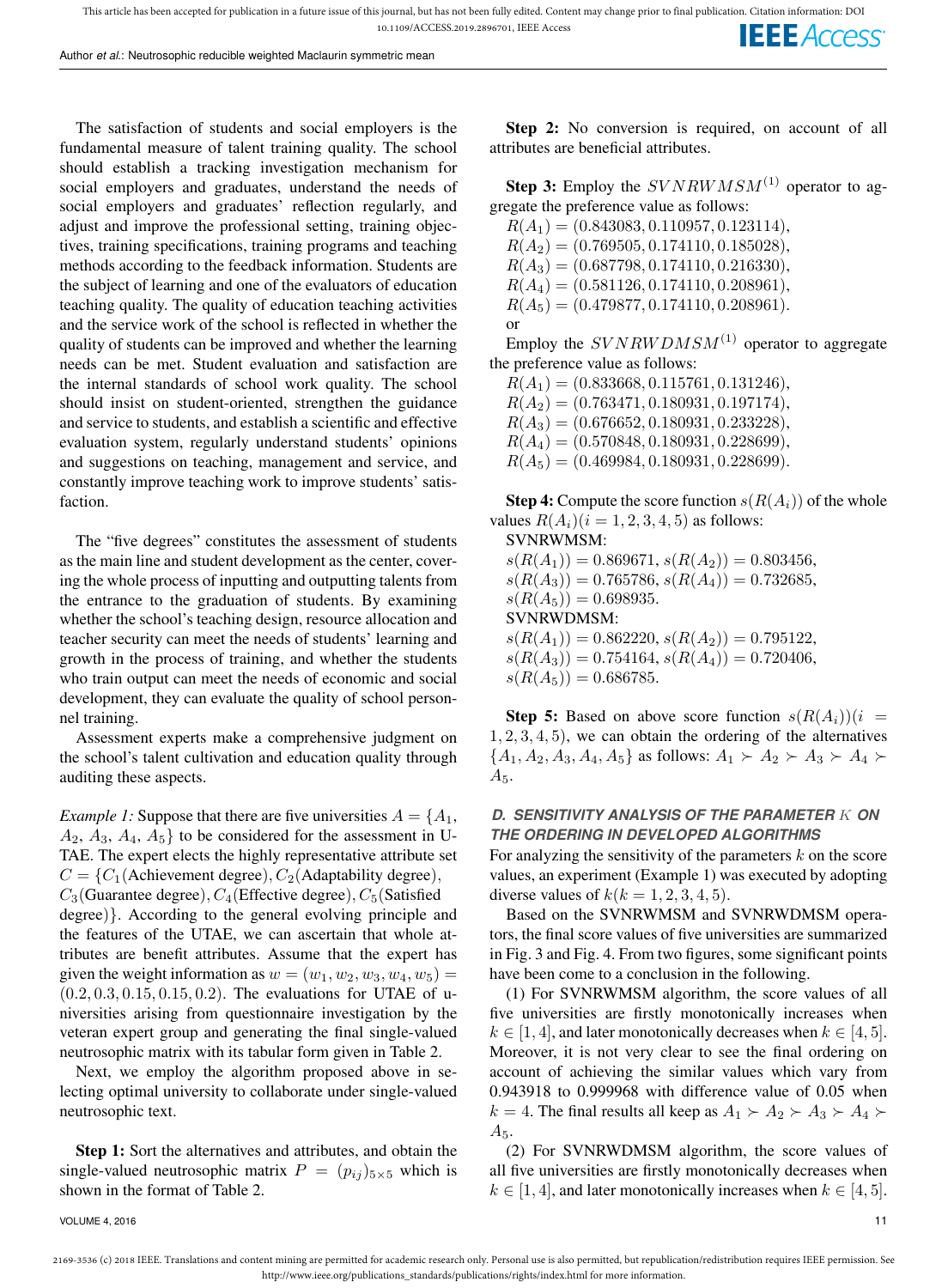

Author *et al.*: X.D. Peng

TABLE 2: The single-valued neutrosophic matrix in Example 1.

|                | $C_1$           | C,              | $C_3$           | $C_4$           | $C_5$           |
|----------------|-----------------|-----------------|-----------------|-----------------|-----------------|
| A <sub>1</sub> | (0.9, 0.1, 0.1) | (0.8, 0.1, 0.2) | (0.8, 0.2, 0.1) | (0.9, 0.1, 0.1) | (0.8, 0.1, 0.1) |
| A <sub>2</sub> | (0.8, 0.1, 0.2) | (0.8, 0.2, 0.2) | (0.7, 0.2, 0.3) | (0.8, 0.2, 0.2) | (0.7, 0.2, 0.1) |
| $A_3$          | (0.7, 0.1, 0.2) | (0.7, 0.2, 0.3) | (0.6, 0.2, 0.1) | (0.8, 0.2, 0.3) | (0.6, 0.2, 0.2) |
| $A_4$          | (0.5, 0.1, 0.2) | (0.6, 0.2, 0.3) | (0.6, 0.2, 0.2) | (0.7, 0.2, 0.3) | (0.5, 0.2, 0.1) |
| $A_5$          | (0.4, 0.1, 0.2) | (0.5, 0.2, 0.3) | (0.5, 0.2, 0.2) | (0.6, 0.2, 0.3) | (0.4, 0.2, 0.1) |



FIGURE 3: The total changing trend of parameter  $k$  in SVNRWMSM algorithm.



FIGURE 4: The total changing trend of parameter  $k$  in SVNRWDMSM algorithm.

Moreover, it is very clear to see the final ordering compared with the SVNRWMSM algorithm. The final results also all keep as  $A_1 \succ A_2 \succ A_3 \succ A_4 \succ A_5$ .

(3) The reason for the inflection point is that  $k = 1$  is the form of averaging operator at the beginning and  $k = 5$ is the form of geometric operator at the end for SVNR-WMSM algorithm. Similarly, for SVNRWDMSM algorithm, it experiences the transformation from geometric operator to averaging operator.

(4) The values at both ends  $(k = 1 \text{ and } k = 5)$  have an interesting phenomenon. For SVNRWMSM algorithm, the score values of all five universities are the minimum compared with  $k = 1, 2, 3, 4$  when  $k = 5$  (geometric form). For SVNRWDMSM algorithm, the score values of all five universities are the maximal compared with  $k = 1, 2, 3, 4$ when  $k = 5$  (averaging form).

#### **V. COMPARATIVE ANALYSIS AND DISCUSSION**

In the following, some existing decision making methods [41–51] with their limitations and characteristics are discussed in detail. An example is given to show the advantages of our proposed algorithms.

*Example 2:* Continue to Example 1. Suppose that the assessments for universities arising from another group of experts are given which is shown in Table 3.

*Remark 3:* According to Table 4, we can find that the red background color indicates the illogical result on account of the division by zero problem which is probed in Peng and Dai [42]. That is to say, if the assessed value of one alternative in corresponding attribute is the largest in whole alternatives for proprietary attributes, then we can't give a decision. For Cross-entropy [41], it is easily lead to the antilogarithm by zero issue. In addition, we will see that our optimal alternative and the ranking are same as the existing aggregation methods [43–51].

In aggregation functions, only just the aggregation methods [46, 47, 50] take the interrelationship of the attributes into consideration. For better differentiate the characteristics of existing SVN aggregation operators, we make a summary of them presented in Table 5. From Table 5, we can find the presented aggregation operators are based on RWMSM operators with a parameter  $k$ . Hence, the initiated aggregation operators (SVNRWMSM and SVNRWDMSM) are more allpurpose than some existing aggregation operators. In the meantime, they can take the interrelation of the multiple attributes into consideration for handling MADM issues.

For a better comparison with some MSM operators in diverse uncertain environment [28–39], we make a summary of them presented in Table 6.

From Table 6, some existing weighted forms of MSM operators do not possess the idempotency. Moreover, the weight MSM cannot degrade into the MSM when their weights in-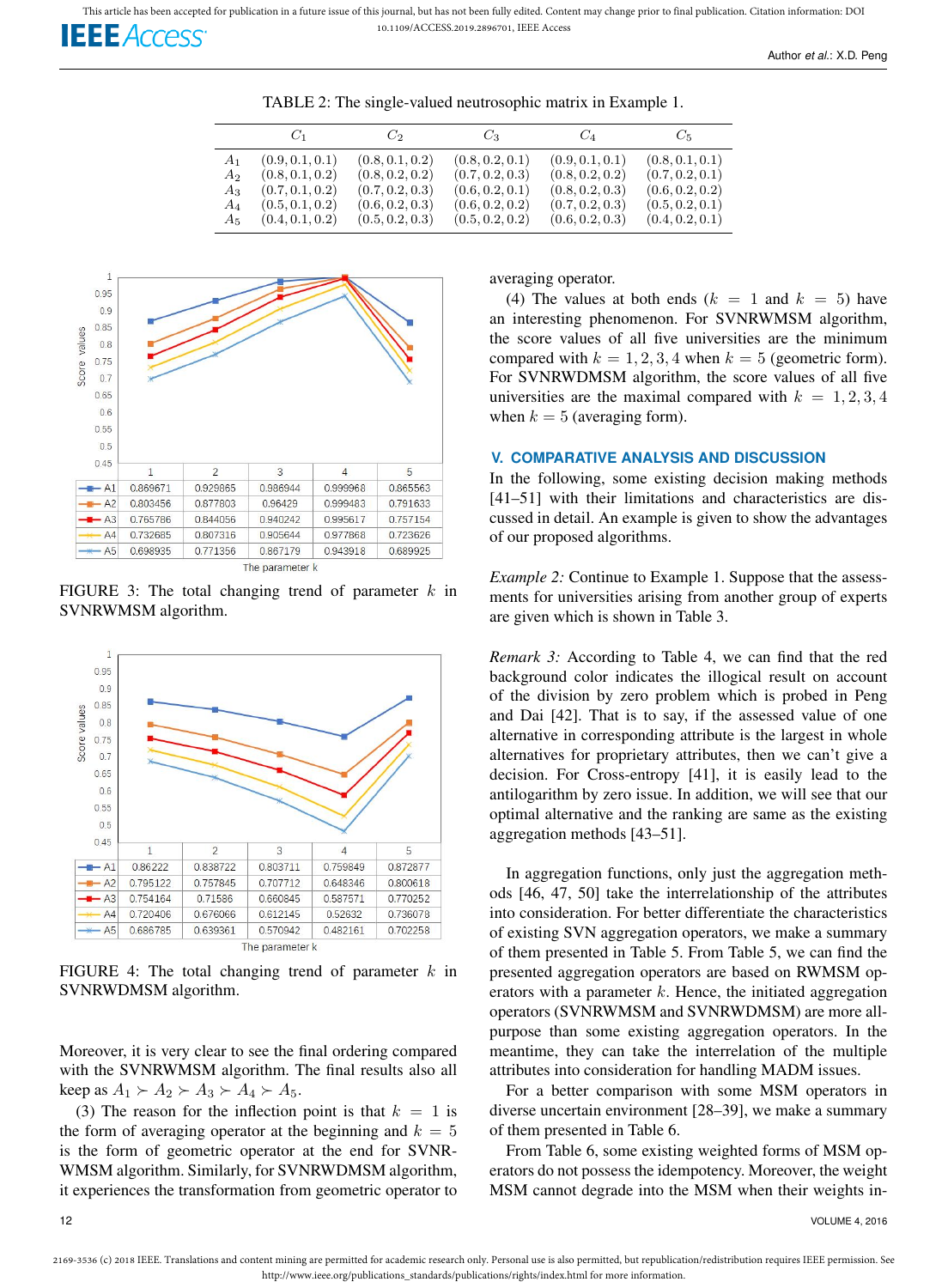



| TABLE 3: The single-valued neutrosophic matrix in Example 2. |  |  |
|--------------------------------------------------------------|--|--|
|                                                              |  |  |

|                | $C_1$           | $C_2$           | $C_3$           | $C_4$           | $C_{5}$         |
|----------------|-----------------|-----------------|-----------------|-----------------|-----------------|
| A <sub>1</sub> | (0.9, 0.1, 0)   | (0.8, 0.1, 0.2) | (0.8, 0.2, 0.1) | (0.9, 0.1, 0.1) | (0.7, 0.1, 0.1) |
| A <sub>2</sub> | (0.8, 0.1, 0.2) | (0.8, 0.2, 0.3) | (0.7, 0.2, 0.3) | (0.8, 0.2, 0.2) | (0.7, 0.2, 0.1) |
| $A_3$          | (0.7, 0.1, 0.2) | (0.7, 0.2, 0.3) | (0.6, 0.2, 0.1) | (0.8, 0.2, 0.3) | (0.6, 0.2, 0.2) |
| $A_4$          | (0.5, 0.1, 0.2) | (0.6, 0.2, 0.3) | (0.6, 0.2, 0.2) | (0.7, 0.2, 0.3) | (0.5, 0.2, 0.1) |
| $A_5$          | (0.4, 0.1, 0.2) | (0.4, 0.2, 0.3) | (0.5, 0.2, 0.2) | (0.6, 0.2, 0.3) | (0.4, 0.2, 0.1) |

TABLE 4: A comparison study with some existing methods in Example 2.

| Algorithms              | Ranking                                       | Optimal alternative |
|-------------------------|-----------------------------------------------|---------------------|
| Algorithm 1: SVNRWMSM   | $A_1 \succ A_2 \succ A_3 \succ A_4 \succ A_5$ | $A_1$               |
| Algorithm 1: SVNRWDMSM  | $A_1 \succ A_2 \succ A_3 \succ A_4 \succ A_5$ | A <sub>1</sub>      |
| Cross-entropy [41]      | <b>LOG</b>                                    | $\ast$              |
| TOPSIS [42]             | N/A                                           | 宋.                  |
| <b>ASVNNWA</b> [43, 44] | $A_1 \succ A_2 \succ A_3 \succ A_4 \succ A_5$ | $A_1$               |
| <b>ASVNNWG</b> [43, 44] | $A_1 \succ A_2 \succ A_3 \succ A_4 \succ A_5$ | A <sub>1</sub>      |
| <b>ESVNNWA</b> [43, 44] | $A_1 \succ A_2 \succ A_3 \succ A_4 \succ A_5$ | $A_1$               |
| <b>ESVNNWG</b> [43, 44] | $A_1 \succ A_2 \succ A_3 \succ A_4 \succ A_5$ | A <sub>1</sub>      |
| HSVNNWA [44]            | $A_1 \succ A_2 \succ A_3 \succ A_4 \succ A_5$ | $A_1$               |
| HSVNNWG [44]            | $A_1 \succ A_2 \succ A_3 \succ A_4 \succ A_5$ | A <sub>1</sub>      |
| SVNFWA [45]             | $A_1 \succ A_2 \succ A_3 \succ A_4 \succ A_5$ | $A_1$               |
| SVNFWG [45]             | $A_1 \succ A_2 \succ A_3 \succ A_4 \succ A_5$ | A <sub>1</sub>      |
| SVNNWBM $^{p,q}$ [46]   | $A_1 \succ A_2 \succ A_3 \succ A_4 \succ A_5$ | $A_1$               |
| NNIGWHM $^{p,q}$ [47]   | $A_1 \succ A_2 \succ A_3 \succ A_4 \succ A_5$ | $A_1$               |
| NNIGWGHM $^{p,q}$ [47]  | $A_1 \succ A_2 \succ A_3 \succ A_4 \succ A_5$ | $A_1$               |
| SVNDWAA [48]            | $A_1 \succ A_2 \succ A_3 \succ A_4 \succ A_5$ | $A_1$               |
| SVNDWGA [48]            | $A_1 \succ A_2 \succ A_3 \succ A_4 \succ A_5$ | $A_1$               |
| SVNDPWA [49]            | $A_1 \succ A_2 \succ A_3 \succ A_4 \succ A_5$ | $A_1$               |
| SVNDPWG [49]            | $A_1 \succ A_2 \succ A_3 \succ A_4 \succ A_5$ | A <sub>1</sub>      |
| SVNWBPM $^{p,q}$ [50]   | $A_1 \succ A_2 \succ A_3 \succ A_4 \succ A_5$ | $A_1$               |
| SVNWGBPM $^{p,q}$ [50]  | $A_1 \succ A_2 \succ A_3 \succ A_4 \succ A_5$ | A <sub>1</sub>      |
| GNNHWA [51]             | $A_1 \succ A_2 \succ A_3 \succ A_4 \succ A_5$ | $A_1$               |

 $k = 2$  in SVNRWMSM and SVNRWDMSM;

 $\gamma = 2$  in HSVNNWA, HSVNNWG and GNNHWA,  $\rho = 2$  in SVNDWAA and SVNDWGA;

 $p=2, q=2$  in SVNNWBM, NNIGWHM, NNIGWGHM, SVNWBPM and SVNWGBPM;

LOG denotes it cannot calculate because the antilogarithm by zero problem (Gray background), and ∗ presents no result; N/A denotes it cannot calculate because the division by zero problem (Red background), and ∗ presents no result.

TABLE 5: Characteristic comparisons of diverse single-valued neutrosophic aggregation operators.

| Aggregation operators   | Whether consider<br>interrelationships between<br>aggregating two attributes | Whether make the information<br>aggregation process more<br>flexible by a parameter | Whether consider<br>interrelationships between<br>aggregating multiple attributes |
|-------------------------|------------------------------------------------------------------------------|-------------------------------------------------------------------------------------|-----------------------------------------------------------------------------------|
| <b>ASVNNWA</b> [43, 44] | N <sub>0</sub>                                                               | No.                                                                                 | N <sub>0</sub>                                                                    |
| <b>ASVNNWG</b> [43, 44] | N <sub>0</sub>                                                               | N <sub>o</sub>                                                                      | N <sub>0</sub>                                                                    |
| <b>ESVNNWA</b> [43, 44] | N <sub>0</sub>                                                               | N <sub>o</sub>                                                                      | No.                                                                               |
| <b>ESVNNWG</b> [43, 44] | N <sub>0</sub>                                                               | N <sub>o</sub>                                                                      | No.                                                                               |
| HSVNNWA [44]            | N <sub>0</sub>                                                               | No                                                                                  | No.                                                                               |
| <b>HSVNNWG</b> [44]     | N <sub>0</sub>                                                               | N <sub>o</sub>                                                                      | N <sub>0</sub>                                                                    |
| GNNHWA [51]             | N <sub>0</sub>                                                               | N <sub>0</sub>                                                                      | No.                                                                               |
| SVNFWA [45]             | N <sub>0</sub>                                                               | N <sub>0</sub>                                                                      | N <sub>0</sub>                                                                    |
| SVNFWG [45]             | N <sub>0</sub>                                                               | N <sub>0</sub>                                                                      | No.                                                                               |
| SVNDWAA [48]            | N <sub>0</sub>                                                               | Yes                                                                                 | No.                                                                               |
| SVNDWGA [48]            | N <sub>0</sub>                                                               | Yes                                                                                 | No.                                                                               |
| SVNDPWA [49]            | N <sub>0</sub>                                                               | Yes                                                                                 | No.                                                                               |
| SVNDPWG [49]            | N <sub>0</sub>                                                               | Yes                                                                                 | N <sub>0</sub>                                                                    |
| SVNNWBM $^{p,q}$ [46]   | Yes                                                                          | N <sub>0</sub>                                                                      | No.                                                                               |
| NNIGWHM $^{p,q}$ [47]   | Yes                                                                          | N <sub>0</sub>                                                                      | N <sub>0</sub>                                                                    |
| NNIGWGHM $^{p,q}$ [47]  | Yes                                                                          | N <sub>0</sub>                                                                      | No.                                                                               |
| SVNWBPM $^{p,q}$ [50]   | Yes                                                                          | N <sub>0</sub>                                                                      | No.                                                                               |
| SVNWGBPM $^{p,q}$ [50]  | Yes                                                                          | No.                                                                                 | No.                                                                               |
| <b>SVNRWMSM</b>         | Yes                                                                          | Yes                                                                                 | Yes                                                                               |
| <b>SVNRWDMSM</b>        | Yes                                                                          | Yes                                                                                 | Yes                                                                               |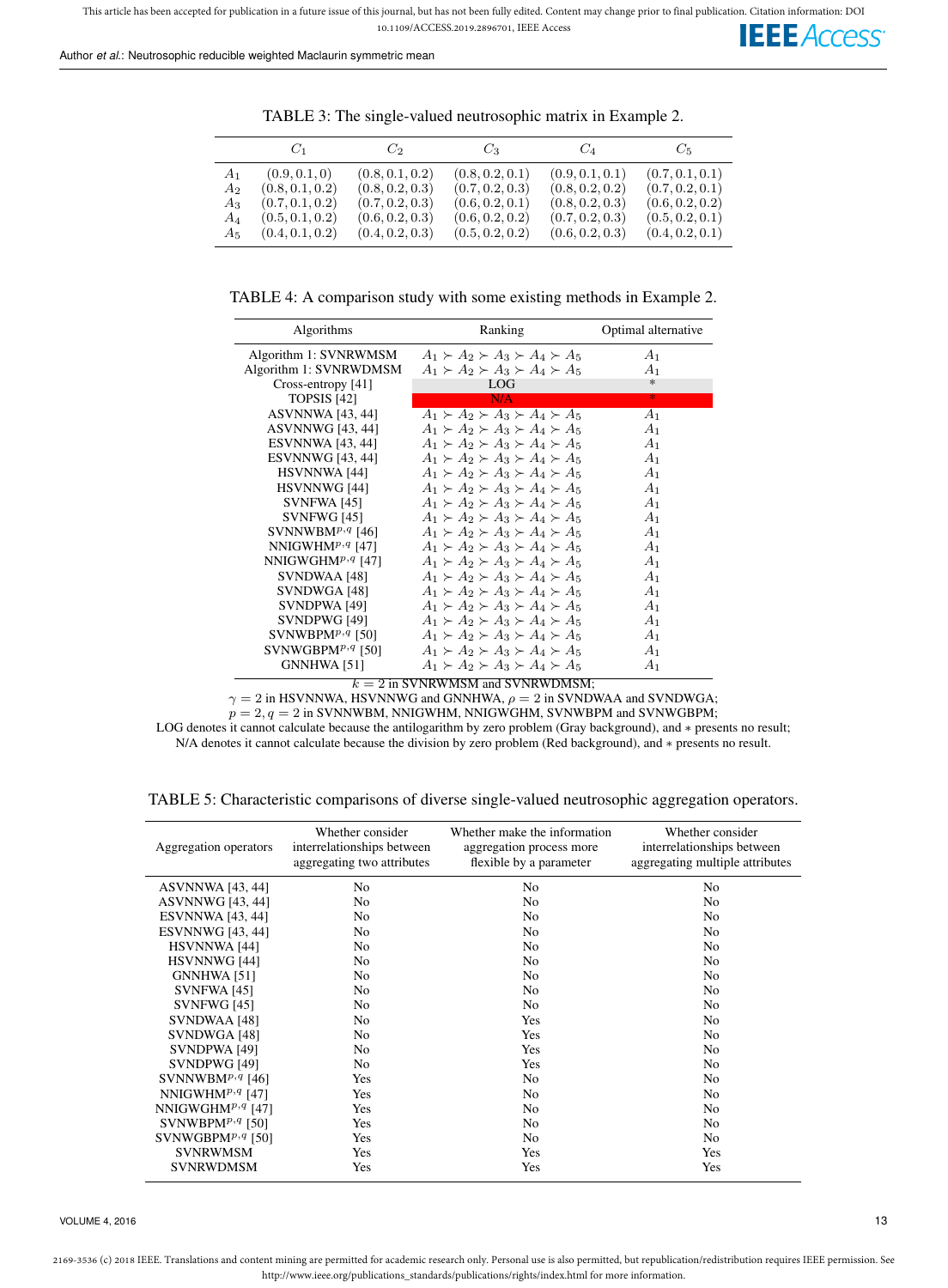| <b>Sets</b>      | Aggregation operators  | Whether possess the<br>property of idempotency | Whether possess the<br>property of reducibility |
|------------------|------------------------|------------------------------------------------|-------------------------------------------------|
| <b>SVNS</b>      | <b>SVNRWMSM</b>        | Yes                                            | Yes                                             |
| <b>SVNS</b>      | <b>SVNRWDMSM</b>       | Yes                                            | Yes                                             |
| <b>IFS</b>       | WIFMSM [28]            | No                                             | N <sub>0</sub>                                  |
| <b>ULS</b>       | ULWDMSM [29]           | No                                             | N <sub>0</sub>                                  |
| <b>ILS</b>       | WILMSM [30]            | N <sub>0</sub>                                 | N <sub>0</sub>                                  |
| <b>IULS</b>      | WIULMSM [30]           | N <sub>0</sub>                                 | N <sub>0</sub>                                  |
| <b>LIFS</b>      | WLIFMSM [31]           | N <sub>0</sub>                                 | N <sub>0</sub>                                  |
| <b>LIFS</b>      | WLIFDMSM [31]          | No                                             | N <sub>0</sub>                                  |
| <b>PFS</b>       | PFIWMSM [32]           | No                                             | N <sub>0</sub>                                  |
| HFL <sub>S</sub> | HFLWMSM [33]           | No                                             | N <sub>0</sub>                                  |
| <b>PFS</b>       | PFWMSM [34]            | N <sub>0</sub>                                 | N <sub>0</sub>                                  |
| <b>HFS</b>       | WHFMSM [35]            | No                                             | N <sub>0</sub>                                  |
| <b>SVTNS</b>     | SVTNWMSM [36]          | No                                             | N <sub>0</sub>                                  |
| <b>INLS</b>      | SVTNWMSM [37]          | No                                             | N <sub>0</sub>                                  |
| <b>SVNI2TLS</b>  | <b>SVNITLWMSM [38]</b> | No                                             | N <sub>0</sub>                                  |
| 2TLS             | 2TLWMSM [39]           | No                                             | N <sub>0</sub>                                  |

| TABLE 6: Characteristic comparisons of diverse uncertain environment of MSM. |  |  |  |
|------------------------------------------------------------------------------|--|--|--|
|------------------------------------------------------------------------------|--|--|--|

SVNS: Single-valued neutrosophic set, IFS: Intuitionistic fuzzy set, ULS: Uncertain linguistic set, ILS: Intuitionistic linguistic set, IULS: Intuitionistic uncertain linguistic set, LIFS: Linguistic intuitionistic fuzzy set, PFS: Pythagorean Fuzzy set, HFLS: Hesitant fuzzy linguistic set, HFS: Hesitant fuzzy set, SVTNS: Single-valued trapezoidal neutrosophic set, INLS: Interval neutrosophic linguistic set, SVNI2TLS: Single-valued neutrosophic interval 2-tuple linguistic set, 2TLS: 2-tuple linguistic set.

formation are equivalent. In other words, it signifies without the reducibility.

## **VI. CONCLUSION**

The main contributions can be illustrated and reviewed as follows:

(1) Two fire-new SVN aggregation operators are developed such as SVNRWMSM operator and SVNRWDMSM operator.

(2) Some interesting properties such as monotonicity, commutativity, idempotency, boundedness and reducibility are discussed in detail under single-valued neutrosophic environment. Some existing MSM operators in diverse uncertain environment [28–39] are out of idempotency and reducibility.

(3) Two algorithms for solving single-valued neutrosophic decision making issue by SVNRWMSM and SVNR-WDMSM are presented. The sensitivity analysis of diverse parameter value  $k$  on the ranking is explored in detailed (Figs. 3, 4). Compared with the existing single-valued neutrosophic decision making algorithms (Table 4), are (i) it has no division by zero issue [42]; (ii) it has no antilogarithm by zero problem [41].

(4) Utilize the modern statistics methods to build a synthesize appraise system of UTAE in five degrees (Achievement degree, Adaptability degree, Guarantee degree, Effective degree, Satisfied degree), and employ it in estimating the ideal cooperative universities.

In the future, we will take the SVNRWMSM and SVNR-WDMSM operator in other ways such as gene selection [52]. Furthermore, we will also take RWMSM and RWDMSM into diverse fuzzy environment [53–61].

#### **REFERENCES**

- [1] Smarandache, F. (1998). Neutrosophy, Neutrosophic Probability, Set, and Logic. Rehoboth: American Research Press.
- [2] Atanassov, K. T. (1986). Intuitionistic fuzzy sets. Fuzzy Sets and Systems, 20, 87–96.
- [3] Wang, H., Smarandache, F., Zhang, Y. Q., & Sunderraman, R. (2010). Single valued neutrosophic sets. Multispace Multistruct, 4, 410–413.
- [4] Peng, X., & Dai, J. (2018). A bibliometric analysis of neutrosophic set: two decades review from 1998 to 2017. Artificial Intelligence Review, https://doi.org/10.1007/s10462-018-9652-0.
- [5] Hwang, C.L., & Yoon, K. (1981) Multiple attribute decision making: methods and applications a state-ofthe-art survey. Springer, New York.
- [6] Yager, R. R. (1988). On ordered weighted averaging aggregation operators in multicriteria decisionmaking. IEEE Transactions on Systems, Man, and Cybernetics, 18(1), 183-190.
- [7] Chiclana, F., Herrera, F., & Herrera-Viedma, E. (2001). Integrating multiplicative preference relations in a multipurpose decision-making model based on fuzzy preference relations. Fuzzy Sets and Systems, 122(2), 277- 291.
- [8] Yager, R. R. (2004). OWA aggregation over a continuous interval argument with applications to decision making. IEEE Transactions on Systems, Man, and Cybernetics-Part B: Cybernetics, 34(5), 1952-1963.
- [9] Yager, R. R., & Xu, Z. (2006). The continuous ordered weighted geometric operator and its application to decision making. Fuzzy Sets and Systems, 157(10), 1393- 1402.
- [10] Zhou, L. G., Chen, H. Y., Wang, X., & Ding, Z. Q. (2010). Induced continuous ordered weighted averag-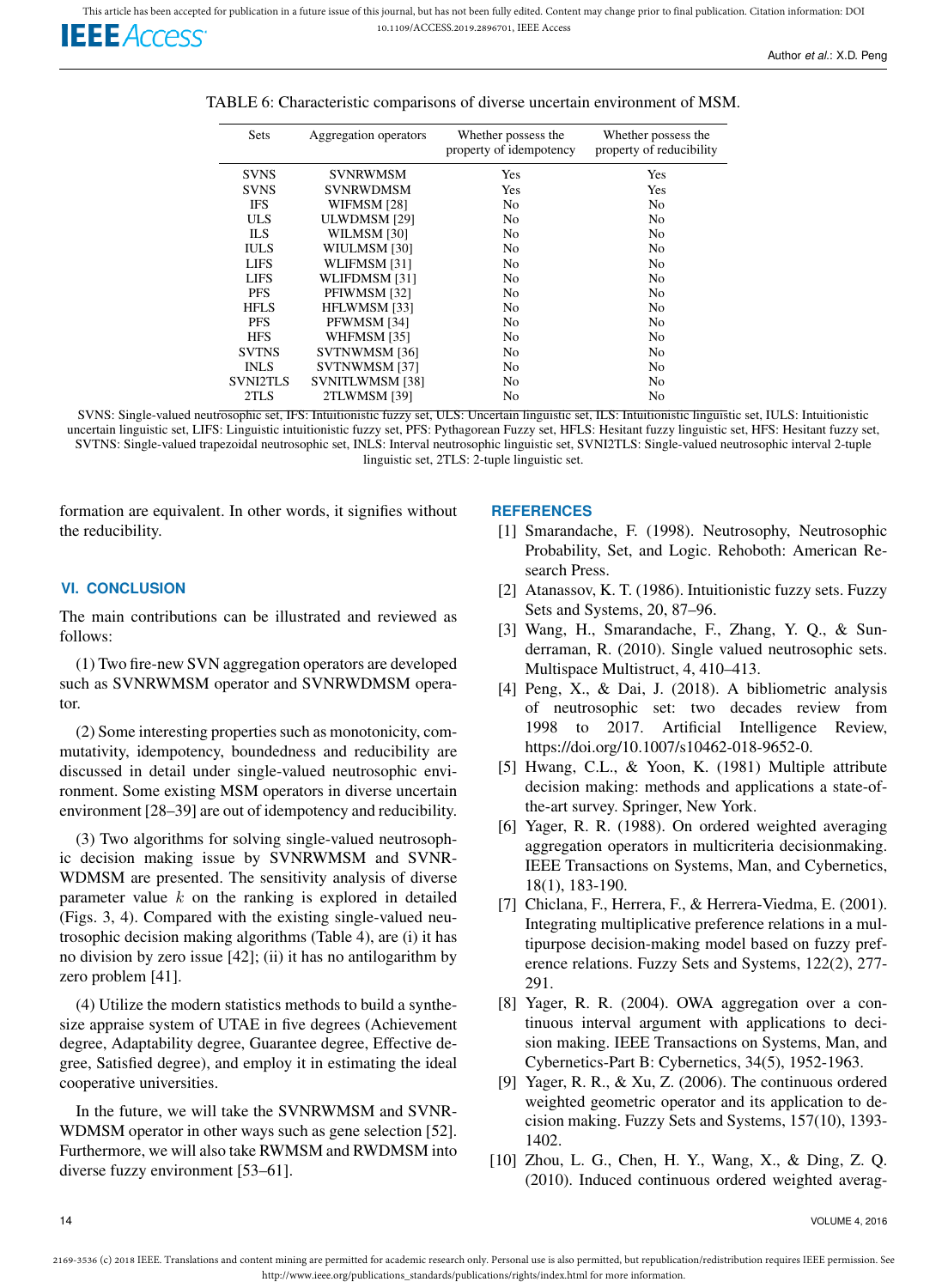ing operators and their applications in interval group decision making. Control and Decision, 25, 179-184.

- [11] Wu, J., Li, J. C., Li, H., & Duan, W. Q. (2009). The induced continuous ordered weighted geometric operators and their application in group decision making. Computers & Industrial Engineering, 56(4), 1545-1552.
- [12] Chen, H., & Zhou, L.  $(2011)$ . An approach to group decision making with interval fuzzy preference relations based on induced generalized continuous ordered weighted averaging operator. Expert Systems with Applications, 38(10), 13432-13440.
- [13] Merigó, J. M., & Gil-Lafuente, A. M. (2009). The induced generalized OWA operator. Information Sciences, 179(6), 729-741.
- [14] Yager, R. R. (2001). The power average operator. IEEE Transactions on Systems, Man, and Cybernetics-Part A: Systems and Humans, 31(6), 724-731.
- [15] Xu, Z., & Yager, R. R. (2010). Power-geometric operators and their use in group decision making. IEEE Transactions on Fuzzy Systems, 18(1), 94-105.
- [16] Bonferroni, C. (1950). Sulle medie multiple di potenze. Bolletino Matematica Italiana, 5, 267-270.
- [17] Xia, M., Xu, Z., & Zhu, B. (2013). Geometric Bonferroni means with their application in multi-criteria decision making. Knowledge-Based Systems, 40, 88- 100.
- [18] Yu, D. (2013). Intuitionistic fuzzy geometric Heronian mean aggregation operators. Applied Soft Computing, 13(2), 1235-1246.
- [19] Dombi, J. (1982). A general class of fuzzy operators, the De-Morgan class of fuzzy operators and fuzziness induced by fuzzy operators. Fuzzy Sets and Systems, 8(2), 149-163.
- [20] Muirhead, R. F. (1902). Some methods applicable to identities and inequalities of symmetric algebraic functions of n letters. Proceedings of the Edinburgh Mathematical Society, 21, 144-162.
- [21] Hara, T., Uchiyama, M., & Takahasi, S. E. (1998). A refinement of various mean inequalities. Journal of Inequalities and Applications, 2, 387-395.
- [22] Liu, P., & Teng, F. (2018). Some Muirhead mean operators for probabilistic linguistic term sets and their applications to multiple attribute decision-making. Applied Soft Computing, 68, 396-431.
- [23] He, Y., He, Z., & Chen, H. (2015). Intuitionistic fuzzy interaction Bonferroni means and its application to multiple attribute decision making. IEEE Transactions on Cybernetics, 45(1), 116-128.
- [24] Liu, P., & You, X. (2018). Some linguistic neutrosophic Hamy mean operators and their application to multi-attribute group decision making. Plos One, 13(3), e0193027.
- [25] Garg, H., & Nancy. (2018). New Logarithmic operational laws and their applications to multiattribute decision making for single-valued neutrosophic numbers. Cognitive Systems Research, 52, 931-946.
- [26] Ji, P., Wang, J. Q., & Zhang, H. Y. (2018). Frank prioritized Bonferroni mean operator with single-valued neutrosophic sets and its application in selecting thirdparty logistics providers. Neural Computing and Applications, 30(3), 799-823.
- [27] Maclaurin, C. (1729). Asecond letter to Martin Folkes, Esq.; concerning the roots of equations, with demonstration of other rules of algebra, Philos Trans Roy Soc London Ser A, 36, 59-96.
- [28] Qin, J., & Liu, X.  $(2014)$ . An approach to intuitionistic fuzzy multiple attribute decision making based on Maclaurin symmetric mean operators. Journal of Intelligent & Fuzzy Systems, 27(5), 2177-2190.
- [29] Qin, J., & Liu, X.  $(2015)$ . Approaches to uncertain linguistic multiple attribute decision making based on dual Maclaurin symmetric mean. Journal of Intelligent & Fuzzy Systems, 29(1), 171-186.
- [30] Ju, Y., Liu, X., & Ju, D. (2016). Some new intuitionistic linguistic aggregation operators based on Maclaurin symmetric mean and their applications to multiple attribute group decision making. Soft Computing, 20(11), 4521-4548.
- [31] Liu, P., & Qin, X. (2017). Maclaurin symmetric mean operators of linguistic intuitionistic fuzzy numbers and their application to multiple-attribute decision-making. Journal of Experimental & Theoretical Artificial Intelligence, 29(6), 1173-1202.
- [32] Yang, W., & Pang, Y. (2018). New Pythagorean Fuzzy Interaction Maclaurin Symmetric Mean Operators and Their Application in Multiple Attribute Decision Making. IEEE Access, 6, 39241-39260.
- [33] Yu, S. M., Zhang, H. Y., & Wang, J. Q. (2018). Hesitant Fuzzy Linguistic Maclaurin Symmetric Mean Operators and their Applications to Multi-Criteria Decision-Making Problem. International Journal of Intelligent Systems, 33(5), 953-982.
- [34] Wei, G., & Lu, M. (2018). Pythagorean fuzzy maclaurin symmetric mean operators in multiple attribute decision making. International Journal of Intelligent Systems, 33(5), 1043-1070.
- [35] Qin, J., Liu, X., & Pedrycz, W. (2015). Hesitant fuzzy Maclaurin symmetric mean operators and its application to multiple-attribute decision making. International Journal of Fuzzy Systems, 17(4), 509-520.
- [36] Liu, P., & Zhang, X. (2018). Some Maclaurin symmetric mean operators for single-valued trapezoidal neutrosophic numbers and their applications to group decision making. International Journal of Fuzzy Systems, 20(1), 45-61.
- [37] Geng, Y., Wang, X., Li, X., Yu, K., & Liu, P. (2018). Some interval neutrosophic linguistic Maclaurin symmetric mean operators and their application in multiple attribute decision making. Symmetry, 10(4), 127.
- [38] Ju, D., Ju, Y., & Wang, A. (2018). Multiple attribute group decision making based on Maclaurin symmetric mean operator under single-valued neutrosophic inter-

VOLUME 4, 2016  $\,$  15

<sup>2169-3536 (</sup>c) 2018 IEEE. Translations and content mining are permitted for academic research only. Personal use is also permitted, but republication/redistribution requires IEEE permission. See http://www.ieee.org/publications\_standards/publications/rights/index.html for more information.